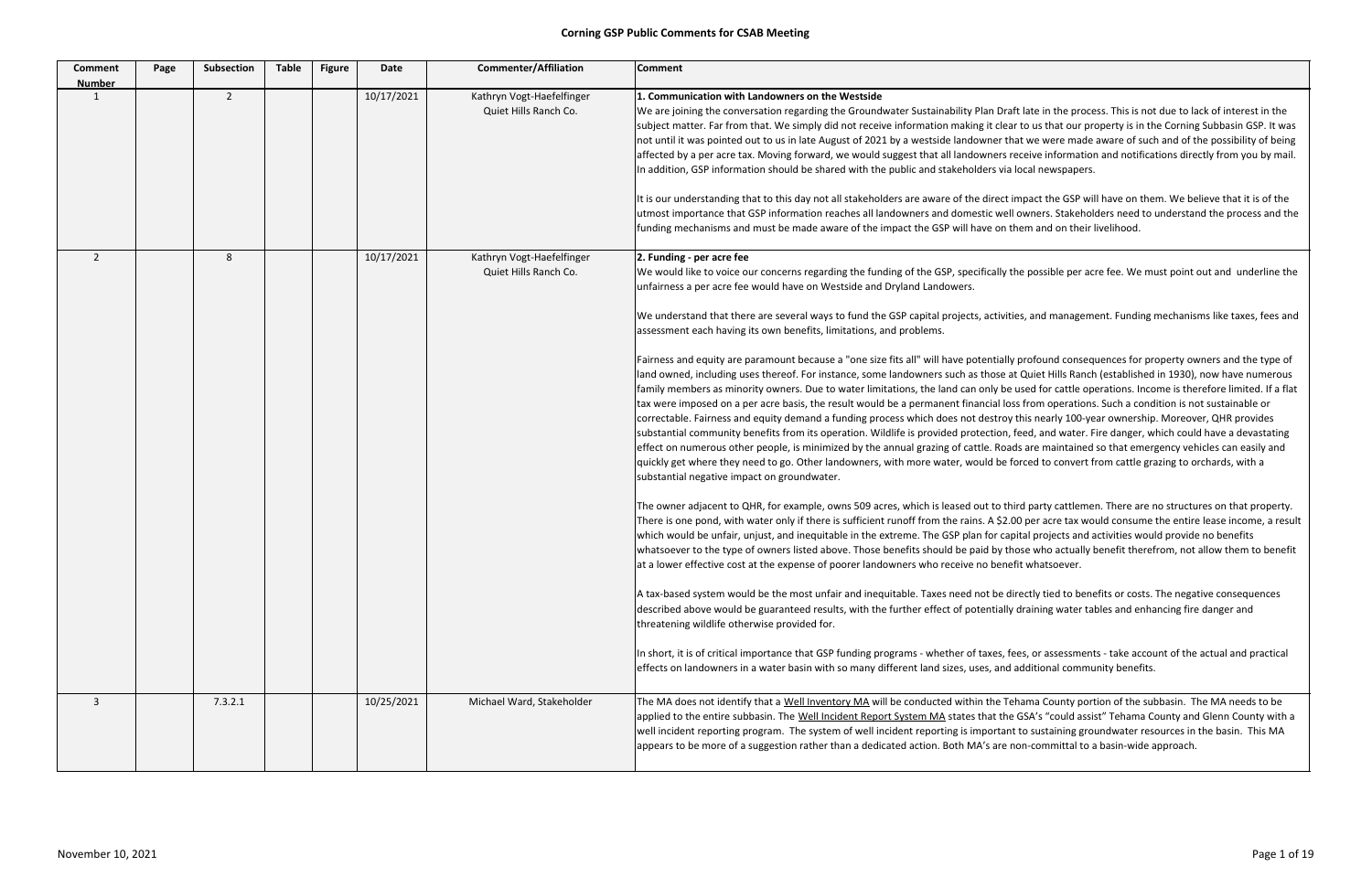| <b>Comment</b><br><b>Number</b> | Page                               | Subsection   | <b>Table</b> | <b>Figure</b> | <b>Date</b>              | <b>Commenter/Affiliation</b>                         | <b>Comment</b>                                                                                                                                                                                                                                                                                                                                                                                                                                                                                                                                                                                                                                                                                                                                                                     |
|---------------------------------|------------------------------------|--------------|--------------|---------------|--------------------------|------------------------------------------------------|------------------------------------------------------------------------------------------------------------------------------------------------------------------------------------------------------------------------------------------------------------------------------------------------------------------------------------------------------------------------------------------------------------------------------------------------------------------------------------------------------------------------------------------------------------------------------------------------------------------------------------------------------------------------------------------------------------------------------------------------------------------------------------|
|                                 |                                    | 7.3.2.1      |              |               | 10/25/2021               | Michael Ward, Stakeholder                            | Chapter 7 of the GSP documents the need for additional monitoring. See Figures 7-1 and 7-2 (Figure 7<br>Concerns or Protection Needs; Figure 7-2: General Project and Management Action Categories and Ar<br>Groundwater Sustainability.) The figures show a generalized area where domestic wells have been in<br>3, Figures 3-20 and 3-21, illustrate the need for expanded monitoring. Section 3.2.8 Groundwater Con<br>the need for "additional wells installed and/or monitored" in this area. Why hasn't the development of<br>region been identified as a MA?                                                                                                                                                                                                               |
| 5                               |                                    | 7.3.2.3.5    |              |               | 10/25/2021               | Michael Ward, Stakeholder                            | The GSP states that the Tehama County well permit process will be finalized within 1-year after GSP su<br>said during the Board of Supervisors meeting held for the consideration of the well moratorium - the<br>be ready within 45 days.<br>There is no scheduled commitment to evaluate land use, water use, and well permitting policy change<br>that the GSA's will work with Glenn and Tehama Counties etc., to assist with land use. The GSA's role<br>with a focus to land use development, water demands, water availability, and locations of sensitive ha<br>County General Plan update is due to begin in 2025. Glenn County's General Plan update is in progres<br>(https://glenncounty.generalplan.org/). The GSAs need to coordinate on the Land Use Element as soo |
| 6                               | 8-1, Bullet<br>#8                  |              |              |               | 10/24/2021               | Lerose Lane, Stakeholder                             | Suggest: adding for changing watersheds characteristics due to fires                                                                                                                                                                                                                                                                                                                                                                                                                                                                                                                                                                                                                                                                                                               |
| $7^{\circ}$                     | $8 - 2$                            | 8.1          |              |               | 10/24/2021               | Lerose Lane, Stakeholder                             | Suggest: adding an organizational chart                                                                                                                                                                                                                                                                                                                                                                                                                                                                                                                                                                                                                                                                                                                                            |
| 8<br>9                          | 8-3, Bullet<br>#5 and 7<br>$8 - 5$ | 8.1.2<br>8.2 |              |               | 10/24/2021<br>10/24/2021 | Lerose Lane, Stakeholder<br>Lerose Lane, Stakeholder | Should add a minimum meeting schedule for the Advisory Board and GSA Board meeting. Perhaps, qu<br>Suggested addition in red:<br>The GSAs may collaborate and retain consultants and contractors to execute certain activities on beha<br>Advisory Board and the County Board of Supervisors such as collecting data from the GSP monitoring<br>investigations<br>GSA administrator shall have the ability to purchase basic operational items within their allotted budg<br>Subbasin GSA members.                                                                                                                                                                                                                                                                                 |
|                                 |                                    |              |              |               |                          |                                                      | Suggested addition in red:<br>Bullet #1:<br>The levy of fees by the GSA must be verified as being reasonable and approved by the Advisory Boar<br><b>Board of Supervisors.</b>                                                                                                                                                                                                                                                                                                                                                                                                                                                                                                                                                                                                     |
| 10                              | $8 - 6$                            |              |              |               | 10/24/2021               | Lerose Lane, Stakeholder                             | There appears to be no limit on the amount of fees that can be assessed. Property taxes have already<br>last fiscal year. I was informed by the County Assessors Office that there is a plan to raise property tax<br>property owners within the GSP limits could be unduly taxed. Are there going to be any limitations on<br>raised for the GWP, and the GWA funding?                                                                                                                                                                                                                                                                                                                                                                                                            |
| 11                              |                                    |              | $8 - 1$      |               | 10/24/2021               | Lerose Lane, Stakeholder                             | CALFED Water use Efficiency Program - Why would our GSA provide funding for the Bay - Delta water?<br>WaterSMART USBR - Why do we want to promote water marketing from within our GSP? Would this r<br>of our counties' jurisdictions?                                                                                                                                                                                                                                                                                                                                                                                                                                                                                                                                             |
| 12                              | $8 - 8$                            | 8.3.1.1      |              |               | 10/24/2021               | Lerose Lane, Stakeholder                             | Second paragraph: Shouldn't there already be a tentative agreement with DWR Northern Region Offic                                                                                                                                                                                                                                                                                                                                                                                                                                                                                                                                                                                                                                                                                  |
| 13                              | $8 - 10$                           |              |              |               | 10/24/2021               | Lerose Lane, Stakeholder                             | The deadline for submitting the first annual report to DWR may need to be extended. Until a report fo<br>content, more time may be needed for report development. April 2, 2022, is fast approaching.                                                                                                                                                                                                                                                                                                                                                                                                                                                                                                                                                                              |

7-1 and 7-2 (Figure 7-1: Areas Identified with Groundwater *Needs* ; Figure 7‐2: *General Project and Management Action Categories and Areas of Implementation to Assist with* c wells have been impacted west of the City of Corning. Chapter 3, Figures 3‐20 and 3‐21, illustrate the need for expanded monitoring. Section 3.2.8 *Groundwater Conditions Data Gaps and Uncertainty* identified i't the development of the groundwater monitoring grid in this

in 1-year after GSP submittal. This is a lot different than what was ell moratorium – the draft well permit ordinance was reported to

nitting policy changes. Section 7.5.1 Land Use Planning states use. The GSA's role will primarily focus on general plan updates ations of sensitive habitat including GDEs. I believe the Tehama update is in progress now

l Use Element as soon as GSP adoption.

neeting. Perhaps, quarterly meetings would be appropriate.

ain activities on behalf of the GSAs with the approval of the **the GSP monitoring network, developing plans for data gap** 

1 their allotted budget without approval from the Corning

# by the Advisory Board, and ultimately approved by the County

Intertuder There appears appears There appears to be no limit on the state state sthatcan be already been in t<br>In the annum taxes have already been raised 15% on many landowners this to raise property taxes again next year. It certainly seems that the be any limitations on how much these property tax fees can be

ur GSP? Would this result in our groundwater being sold outside

orthern Region Office for the GSP implementation period?

led. Until a report format is established, along with the required pproaching.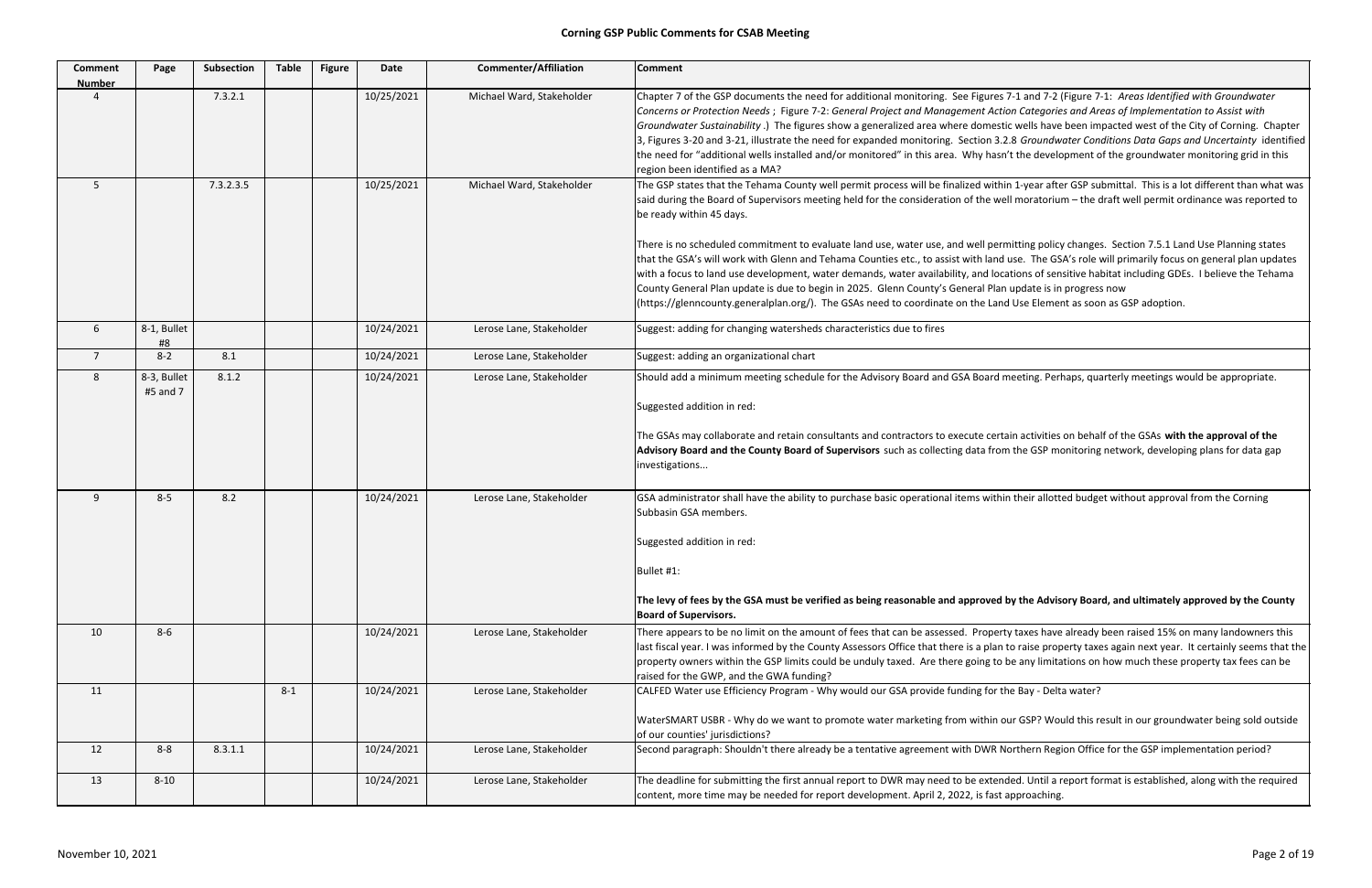| <b>Comment</b><br><b>Number</b> | Page                    | Subsection | <b>Table</b> | <b>Figure</b> | Date       | <b>Commenter/Affiliation</b> | <b>Comment</b>                                                                                                                                                                                                                                                                                                                                                                                                                                                                                                                                           |
|---------------------------------|-------------------------|------------|--------------|---------------|------------|------------------------------|----------------------------------------------------------------------------------------------------------------------------------------------------------------------------------------------------------------------------------------------------------------------------------------------------------------------------------------------------------------------------------------------------------------------------------------------------------------------------------------------------------------------------------------------------------|
| 14                              | $8 - 16$                | 8.6.2      |              |               | 10/24/2021 | Lerose Lane, Stakeholder     | This seems to be a duplicate effort to establish a well registration program. DWR already has a database<br>to turn over their well logs. Most crops have a water need/requirement, and established estimates for cr<br>usage. This proposal could put an additional burden on farmers for purchasing a water meter, and for pro                                                                                                                                                                                                                         |
| 15                              | $8 - 17$                |            | $8 - 2$      |               | 10/24/2021 | Lerose Lane, Stakeholder     | Is there a need for peak water flows for the models?                                                                                                                                                                                                                                                                                                                                                                                                                                                                                                     |
| 16                              | 8-18, last<br>paragraph |            |              |               | 10/24/2021 | Lerose Lane, Stakeholder     | With the current drought situation, 2-3 years for a model update may be too long.                                                                                                                                                                                                                                                                                                                                                                                                                                                                        |
| 17                              | 8-19, Bullet<br>#3      |            |              |               | 10/24/2021 | Lerose Lane, Stakeholder     | This bullet point is stating that our water rights will be changed as necessary. Shouldn't this be a legislativ                                                                                                                                                                                                                                                                                                                                                                                                                                          |
| 18                              | 8-22 and<br>$8 - 23$    |            | 8-4 and 8-   |               | 10/24/2021 | Lerose Lane, Stakeholder     | Legal services of \$50,000 per year seems too high.                                                                                                                                                                                                                                                                                                                                                                                                                                                                                                      |
| 19                              | $8 - 25$                |            | $8-6$        |               | 10/24/2021 | Lerose Lane, Stakeholder     | How much staffing (numbers and functions) is anticipated?                                                                                                                                                                                                                                                                                                                                                                                                                                                                                                |
| 20                              | $ES-1$                  |            |              | $ES-1$        | 10/23/2021 | Holly E. Reimers, Landowner  | The map of the Corning Subbasin shows a lot of ground on the west side of the basin. Most of the ground<br>those lands west and south of Black Butte Lake has little if any groundwater. These land owners are receing<br>basin and should be removed.                                                                                                                                                                                                                                                                                                   |
| 21                              | $ES-3$                  |            |              |               | 10/23/2021 | Holly E. Reimers, Landowner  | The move away from surface water to the use of groundwater in the past several years should be alarmin<br>from annual crops to perennial crops. With the increase of planting of perennial crops, i.e., trees, the ove<br>now. The use of surface water should be addressed and encouraged.                                                                                                                                                                                                                                                              |
| 22                              | $2 - 41$                | 2.7.4      |              |               | 10/23/2021 | Holly E. Reimers, Landowner  | The use of pressurized water sources to be able to use the surface water provided from the OUWUA in p<br>encouraged. The OUWUA system is in place to also move high water during the winter months to areas t<br>groundwater.                                                                                                                                                                                                                                                                                                                            |
| 23                              | 8.2                     |            |              |               | 10/23/2021 | Holly E. Reimers, Landowner  | What does not seem to be addressed is a "fee" / "tax" on those lands within the basin. This would add to<br>landowner. It is noted that the west side of the basin is marginal ground used primarily for the grazing of<br>we are already paying per acre would force some to look for other means to try and hold on to their rand<br>would not benefit the groundwater situation in the Corning Subbasin.                                                                                                                                              |
| 24                              |                         | General    |              |               | 10/23/2021 | Holly E. Reimers, Landowner  | It has come to mine and other attention that there are groups that have been formed to "farm groundwa<br>the basin should not be allowed, especially when it is leaving the Northern California area. This is NOT S                                                                                                                                                                                                                                                                                                                                      |
| 25                              |                         | General    |              |               | 10/23/2021 | Holly E. Reimers, Landowner  | Reading through the Corning Subbasin GSP is somewhat of a monumental task. Reading through sections<br>graduate degree in Engineering, Hydrology, and Geology just for starters. So much of this is way over the<br>landowner in Northern California. My overall feeling is that what you are doing is too little, too late, as do<br>landowners/homeowners are having to drill deeper just to find enough water to flush their toilets. It see<br>that none of us want to go down, meters on wells and being told what we can or cannot do with the gro |
| 26                              | $ES-2$                  | Background |              | $ES-2$        | 09/22/2021 | Tamara Williams, Stakeholder | If keeping this figure, substitute the word "Plan" for "Design" in this figure. The GSP isn't really a design.                                                                                                                                                                                                                                                                                                                                                                                                                                           |
| 27                              | $ES-2$                  | Background |              | $ES-2$        | 09/22/2021 | Tamara Williams, Stakeholder | Consider deleting this figure or replacing it with one that relates to the process described in the GSP. It d<br>impression that the GSP is going down the drain.                                                                                                                                                                                                                                                                                                                                                                                        |
| 28                              | $ES-1$                  | Background |              |               | 09/22/2021 | Tamara Williams, Stakeholder | The GSP process will be ongoing. Add a statement that the iterative process will continue into the future.                                                                                                                                                                                                                                                                                                                                                                                                                                               |
| 29                              | $ES-3$                  | Background |              | $ES-3$        | 09/22/2021 | Tamara Williams, Stakeholder | The terminology in ES-3 should be consistent with that of Figure ES-2 and the description of the developr                                                                                                                                                                                                                                                                                                                                                                                                                                                |
| 30                              | $ES-3$                  | Background |              |               | 09/22/2021 | Tamara Williams, Stakeholder | 1st para, 1st sentence. The water supply isn't quantified; the use is. Since use may exceed supply in this s<br>the Subbasin is largely for agricultural irrigation, which uses over 90% of the Subbasin's water supply" to<br>more than 90% of the water used in the subbasin."                                                                                                                                                                                                                                                                         |
| 31                              | ES 3-4                  | Background |              |               | 09/22/2021 | Tamara Williams, Stakeholder | "Achieving groundwater sustainability" may require more than conjunctive use. It isn't clear that there w<br>this subbasin to offset the potential groundwater overdraft. The Executive Summary should mention oth<br>be considered.                                                                                                                                                                                                                                                                                                                     |
| 32                              | Global                  |            |              |               | 09/22/2021 | Tamara Williams, Stakeholder | Search and replace "sub-basin" with "subbasin"                                                                                                                                                                                                                                                                                                                                                                                                                                                                                                           |

already has a database for wells, and the well drillers are required iblished estimates for crop type could be employed for water water meter, and for providing water usage data to the GSA.

uldn't this be a legislative function?

asin. Most of the ground in the western part of the basin and se land owners are receiving no benefit from being included in this

years should be alarming. There has been a major change away rops, i.e., trees, the overdraft of the groundwater is happening

d from the OUWUA in place of groundwater should be inter months to areas that can help in the recharge of the

basin. This would add to the cost with no additional benefit to the marily for the grazing of livestock. To increase the amounts that nd hold on to their ranches. As in selling their groundwater which

med to "farm groundwater." **Exporting groundwater outside of prnia area. This is <b>NOT SUPPORTABLE**!

eading through sections 3, 4, and 5 one should at least have a h of this is way over the comprehension level of the normal too little, too late, as domestic wells are going dry and flush their toilets. It seems that the only way to correct this path cannot do with the ground we own.

escribed in the GSP. It doesn't provide clarity, and gives the visual

cription of the development process in the text.

 $\gamma$  exceed supply in this subbasin, suggest changing "Water use in iasin's water supply" to read "Agricultural irrigation accounts or

t isn't clear that there will be sufficient surface water available to ary should mention other possible management actions that will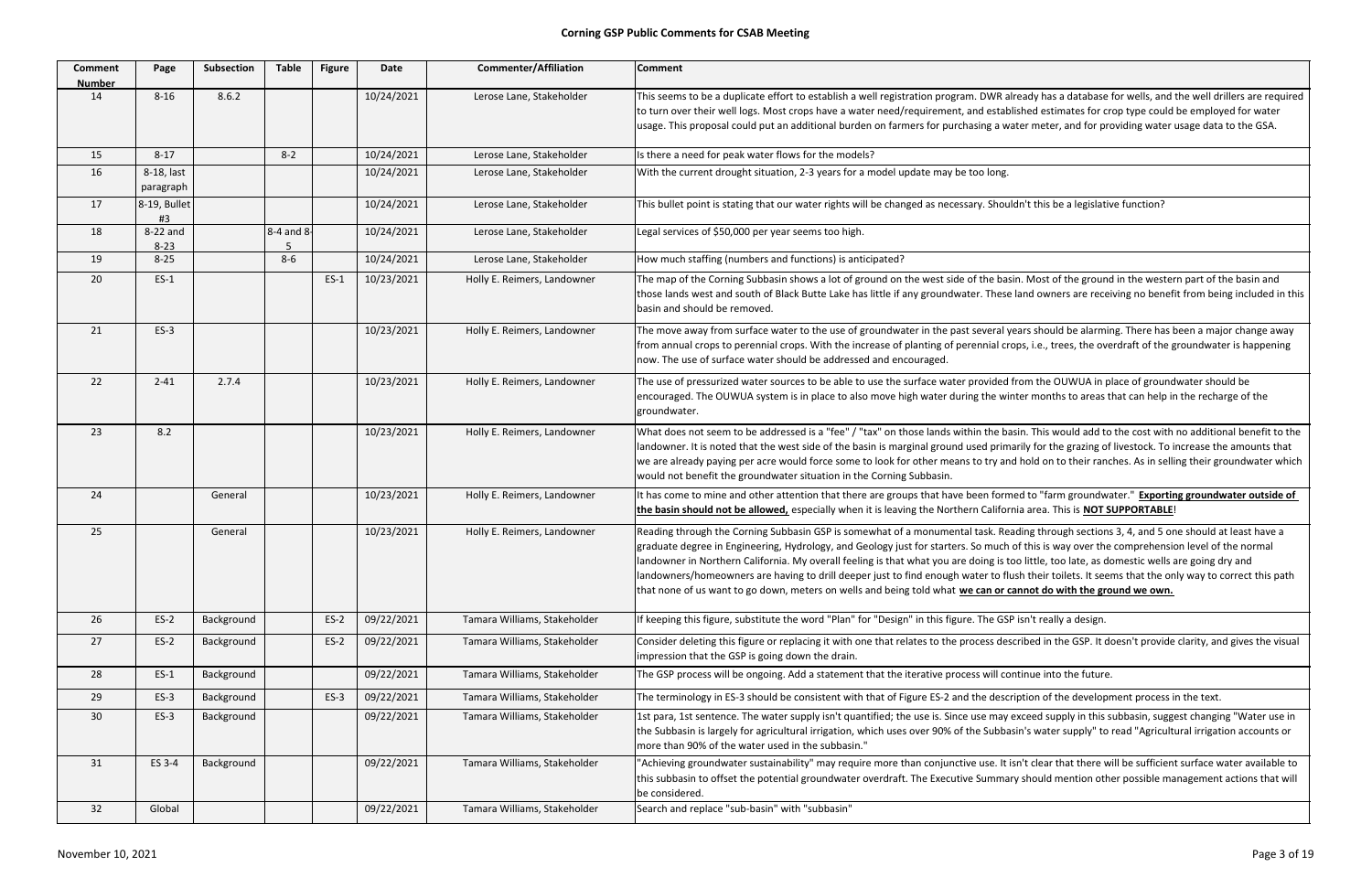| <b>Comment</b><br><b>Number</b> | Page   | <b>Subsection</b> | <b>Table</b> | <b>Figure</b> | Date       | <b>Commenter/Affiliation</b> | <b>Comment</b>                                                                                                                                                                                                                                                                                                                                               |
|---------------------------------|--------|-------------------|--------------|---------------|------------|------------------------------|--------------------------------------------------------------------------------------------------------------------------------------------------------------------------------------------------------------------------------------------------------------------------------------------------------------------------------------------------------------|
| 33                              | $ES-5$ | $ES-1$            |              |               | 09/22/2021 | Tamara Williams, Stakeholder | Last sentence needs clarification. Maybe "The Advisory Board made recommendation<br>authority resided with the governing bodies of the GSAs."                                                                                                                                                                                                                |
| 34                              | $ES-6$ | $ES-2$            |              |               | 09/22/2021 | Tamara Williams, Stakeholder | 1st para, 2nd sentence. Change "comprises" to "includes." Refer to Figure ES-1 here.                                                                                                                                                                                                                                                                         |
| 35                              | $ES-6$ | $ES-2$            |              |               | 09/22/2021 | Tamara Williams, Stakeholder | 2nd para. 2nd sentence. Change to read, "There are 5 Sacramento Valley subbasins a                                                                                                                                                                                                                                                                           |
| 36                              | $ES-6$ | $ES-2$            |              |               | 09/22/2021 | Tamara Williams, Stakeholder | 4th para. Make sure the numbers in this paragraph add up, and are consistent with t<br>90%) of 210,000 AF. It looks like the "5,000 AF" for public and other uses should be "                                                                                                                                                                                |
| 37                              | $ES-7$ | $ES-2$            |              |               | 09/22/2021 | Tamara Williams, Stakeholder | 1st line. Black Butte Reservoir is operated by USACE. USBR operates the reservoirs u                                                                                                                                                                                                                                                                         |
| 38                              | $ES-7$ | $ES-2$            |              | $ES-4$        | 09/22/2021 | Tamara Williams, Stakeholder | 2nd full sentence and Figure ES-4 title. Change "providers" to "districts."                                                                                                                                                                                                                                                                                  |
| 39                              | $ES-7$ | $ES-2$            |              |               | 09/22/2021 | Tamara Williams, Stakeholder | 1st full para. My understanding is that some small farmers west of I-5 had their surfa<br>irrigating their orchards and crops. Because of the low groundwater levels in this are<br>to tolerate increased groundwater pumping this season, neighbors opted to cease in                                                                                       |
| 40                              | $ES-8$ | $ES-2$            |              |               | 09/22/2021 | Tamara Williams, Stakeholder | 1st full sentence. CASGEM not CSAGEM.                                                                                                                                                                                                                                                                                                                        |
| 41                              | $ES-8$ | $ES-2$            |              |               | 09/22/2021 | Tamara Williams, Stakeholder | Last paragraph. This paragraph gives the impression that the stakeholders involved i<br>concerns about sustainability. My observation is that only a few members of the pul<br>Delete the word "robust." Last sentence - Delete the word "extensive." Effective pul<br>outreach program didn't effectively involve the public.                               |
| 42                              | $ES-9$ | $ES-3$            |              |               | 09/22/2021 | Tamara Williams, Stakeholder | 2nd paragraph. Please have a Geologist review/revise this paragraph.                                                                                                                                                                                                                                                                                         |
| 43                              | ES-10  | $ES-3$            |              |               | 09/22/2021 | Tamara Williams, Stakeholder | 3rd full paragraph. 2nd sentence. Please clarify. Don't USBR and USACE both manage<br>Sacramento River and Stony Creed are dammed and managed by USBR and USACE f                                                                                                                                                                                            |
| 44                              | ES-10  | $ES-3$            |              |               | 09/22/2021 | Tamara Williams, Stakeholder | 4th full paragraph states: "The Sacramento River and the other creeks, to a lesser ex<br>the alluvial aquifer. Surface water flow and recharge of groundwater aquifers is grea<br>in the river and creeks in the summer and fall dry season is generally supported by b<br>recharge occurs." Doesn't Sacramento River provide groundwater recharge in the dr |
| 45                              | ES-11  | $ES-3$            |              |               | 09/22/2021 | Tamara Williams, Stakeholder | 1st bullet. "Cotemperaneous" should be "contemporaneous"                                                                                                                                                                                                                                                                                                     |
| 46                              | ES-11  | $ES-3$            |              |               | 09/22/2021 | Tamara Williams, Stakeholder | 2nd bullet. Definition of the aquifer properties is limited throughout the Corning Sub                                                                                                                                                                                                                                                                       |
| 47                              | ES-12  | $ES-3$            |              |               | 09/22/2021 | Tamara Williams, Stakeholder | Last paragraph. Second sentence. There wasn't a "positive" change in storage; that v<br>water levels away from the Sacramento River generally had a gradual overall decline<br>storage over time."                                                                                                                                                           |
| 48                              | ES-14  | $ES-3$            |              |               | 09/22/2021 | Tamara Williams, Stakeholder | Interconnected Surface Water. First paragraph. Last sentence. Include seasonal obse<br>absence of water in the streams in areas of concern. The magnitude of streambed e<br>compared with static as well as pumping groundwater level elevation fluctuations w<br>on interconnected surface water.                                                           |
| 49                              | ES-15  | $ES-3$            |              |               | 09/22/2021 | Tamara Williams, Stakeholder | Groundwater Dependent Ecosystems. For context, suggest referencing DWR's Califo<br>"groundwater dependent ecosystems and interconnected surface water are manage<br>data collection across the state."                                                                                                                                                       |
| 50                              | ES-15  | $ES-3$            |              |               | 09/22/2021 | Tamara Williams, Stakeholder | Groundwater Dependent Ecosystems. Low groundwater level conditions over the pa<br>dependent ecosystems. The GSAs and the GSP should provide for the eventual recov<br>water levels recover and stabilize.                                                                                                                                                    |

ations to the GSAs for the key plan elements; the decision making

ns adjacent to the Corning Subbasin for which..."

th the data in Section 1. 195,000 AF is 93% (closer to 95% than 0e "15,000 AF."

I upstream of Black Butte (East Park and Stony Gorge).

Irface water cut off completely during 2021, and stopped area, and the number of domestic wells that weren't deep enough irrigation.

ed in the GSP represented the range of groundwater users with public that aren't large land owners were involved. First sentence public outreach results in public participation. In my opinion, the

age for flood control and irrigation? I think it should be "The E for flood control and irrigation supply."

extent, provides a significant source of groundwater recharge to reatest in the winter and spring when precipitation is highest; flow the season baseflow from groundwater and very little groundwater dry season? See 3.2.7.1 and Figure 3-53.

Subbasin. No need to call out the Tehama and Tuscan here.

at would be reflected by rising water levels over time. In fact, ine through the 20th century. Maybe say "with minor change in

bservations of streambed conditions, including the presence or erosion and aggradation (local changes in streambed elevation), will be important to understand, monitor, and address impacts

lifornia Groundwater Update 2020 - Highlights, which states that agement topics in need of greater attention, engagement, and

past few decades likely reduced the extent of groundwater covery of those ecosystems where they would be expected when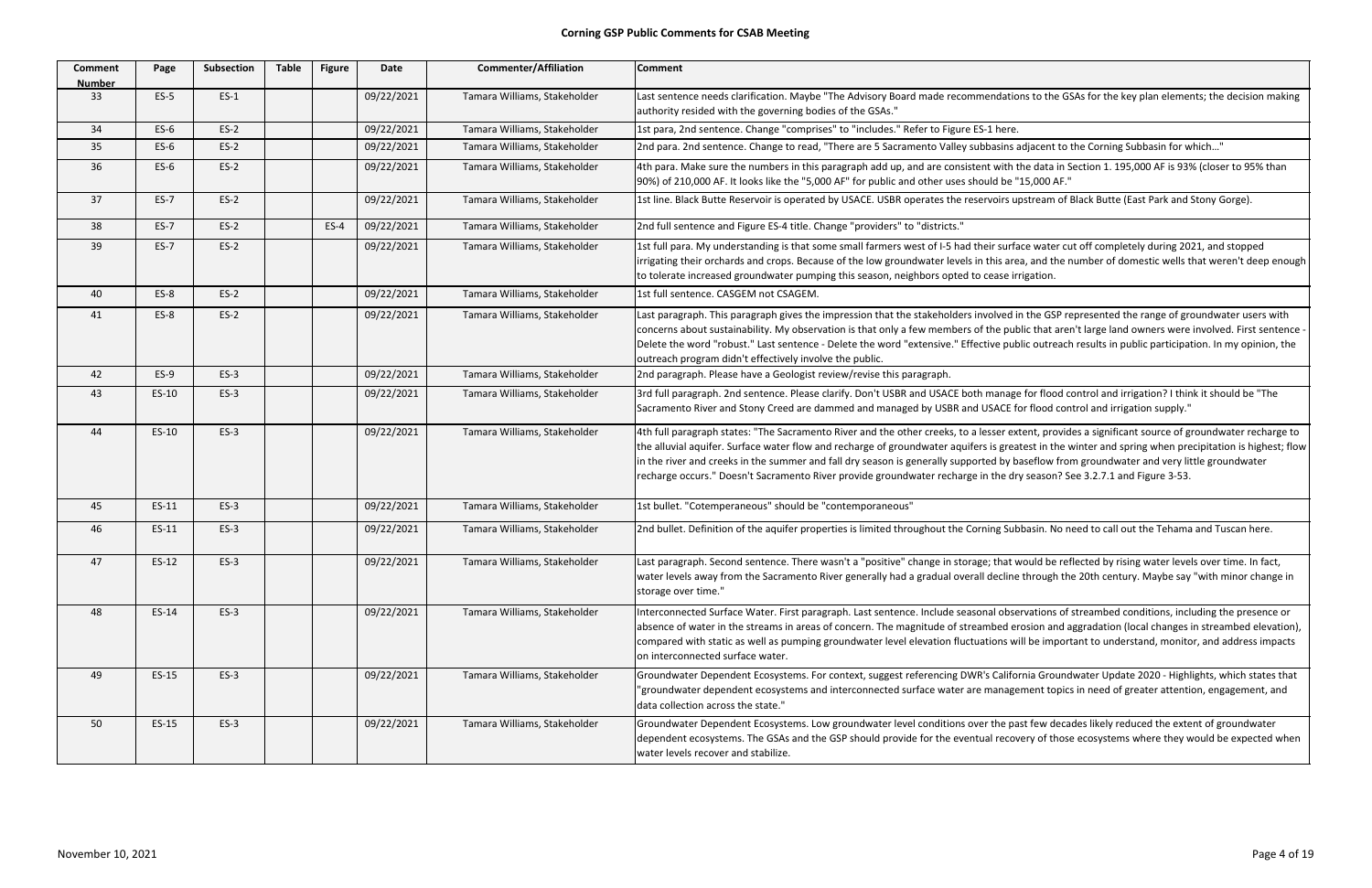56 ES‐20 ES‐5 09/22/2021 Tamara Williams, Stakeholder 1st paragraph, last sentence. Suggest modifying to read, "… to **manage for and** demonstrate sustainability…."

I Depletion of Interconnected Surface Water in areas of declining d Undesirable Results) for Declining Wells are not protective of ep, and groundwater dependent ecosystems in the areas of resented overdraft conditions, and should be revisited during the for these Sustainability Indicators.

eloped and implemented for any significant commercial,

vater use in this Management Action. ("Better understand well

**5-year reports. ("...to inform DWR and the public on the** 

Information and an integrated hydrologic modeling tool," seems orage, as evidenced by declining water levels in the subbasin. The

ted in the GSP process, I'd like to share my perspective and

ion High School class of 1971) with a keen interest and My father, Glen Williams, was a licensed water well drilling de from his father‐in‐law, Orenzo L. Wilder (born near Paskenta in in the area in the 1920s. Fascinated by the subsurface, I received bachelors Degree in Davis pagree in degree in degree in Geology and groundwater consulting in 1977. I became a California 1989. Much of my career involved groundwater resource other, Katherine "Faye" Wilder Williams still lives in Tehama on in Corning (just west of I‐5), which includes about 10 acres of

| Comment<br><b>Number</b> | Page                           | <b>Subsection</b> | <b>Table</b> | <b>Figure</b> | Date       | <b>Commenter/Affiliation</b> | <b>Comment</b>                                                                                                                                                                                                                                                                                                                                                                                                                                                                                                                                                                                                                                                                                                                                                                                                                                                                                                                               |
|--------------------------|--------------------------------|-------------------|--------------|---------------|------------|------------------------------|----------------------------------------------------------------------------------------------------------------------------------------------------------------------------------------------------------------------------------------------------------------------------------------------------------------------------------------------------------------------------------------------------------------------------------------------------------------------------------------------------------------------------------------------------------------------------------------------------------------------------------------------------------------------------------------------------------------------------------------------------------------------------------------------------------------------------------------------------------------------------------------------------------------------------------------------|
| 51                       | <b>ES-15 AND</b><br>Section XX | $ES-3$            |              |               | 09/22/2021 | Tamara Williams, Stakeholder | Sustaining groundwater in perched zones, which in turn support GDEs, should be addresse<br>this GSP to characterize all the perched aquifers in the subbasin, the basinwide potential f<br>Monitoring for changes in GDE vegetation using satellite imagery should not be limited to<br>conditions.                                                                                                                                                                                                                                                                                                                                                                                                                                                                                                                                                                                                                                          |
| 52                       | ES-15                          | $ES-3$            |              |               | 09/22/2021 | Tamara Williams, Stakeholder | Last 2 paragraphs - It's not clear how these statements regarding Data Gaps pertain to Sea<br>heading?                                                                                                                                                                                                                                                                                                                                                                                                                                                                                                                                                                                                                                                                                                                                                                                                                                       |
| 53                       | ES-17                          | $ES-4$            |              |               | 09/22/2021 | Tamara Williams, Stakeholder | 1st bullet - How can there be a gain in groundwater storage when groundwater levels have                                                                                                                                                                                                                                                                                                                                                                                                                                                                                                                                                                                                                                                                                                                                                                                                                                                     |
| 54                       | ES 16 - 19                     | $ES-4$            |              |               | 09/22/2021 | Tamara Williams, Stakeholder | SECTION ES-4 -- This discussion is much too difficult to follow for an Executive Summary. R<br>and groundwater storage. Part of the confusion here is that groundwater storage is not a f<br>to the basin keeps up with production, there should be no change in storage. If recharge is<br>can be an increase in groundwater production with no change in storage. But if water leve<br>definition, a decrease in groundwater storage in that portion of the subbasin.                                                                                                                                                                                                                                                                                                                                                                                                                                                                      |
| 55                       | ES-19                          | $ES-4$            |              | $ES-7$        | 09/22/2021 | Tamara Williams, Stakeholder | The 2070 Simulation Pie Chart shows "Net Groundwater Discharge to Streams" as being ar<br>streams/rivers, or it belongs on the outflow side of the pie chart.                                                                                                                                                                                                                                                                                                                                                                                                                                                                                                                                                                                                                                                                                                                                                                                |
| 56                       | ES-20                          | $ES-5$            |              |               | 09/22/2021 | Tamara Williams, Stakeholder | 1st paragraph, last sentence. Suggest modifying to read, " to manage for and demonstr                                                                                                                                                                                                                                                                                                                                                                                                                                                                                                                                                                                                                                                                                                                                                                                                                                                        |
| 57                       | ES-23                          | $ES-6$            | $ES-1$       |               | 09/22/2021 | Tamara Williams, Stakeholder | Chronic Lowering of Groundwater Levels, Reduction of Groundwater Storage, and Depletio<br>wells - The SMC (specifically the Minimum Thresholds, Measurable Objectives, and Undesi<br>the shallower groundwater resources, well owners/users whose wells are not deep, and g<br>declining wells. In areas of declining water levels, the 2015 water levels likely represented<br>implementation of the GSP for their appropriate use as a Measurable Objectives for these                                                                                                                                                                                                                                                                                                                                                                                                                                                                     |
| 58                       | ES-24                          | $ES-7$            |              |               | 09/22/2021 | Tamara Williams, Stakeholder | Second bullet -- Include non-agricultural water uses. Best practices should be developed a<br>industrial, recreational, or other future water use in the subbasin.                                                                                                                                                                                                                                                                                                                                                                                                                                                                                                                                                                                                                                                                                                                                                                           |
| 59                       | ES-25                          | $ES-7$            | $ES-2$       |               | 09/22/2021 | Tamara Williams, Stakeholder | Well Management Program - Purpose -- Include better understanding of groundwater use<br>and groundwater use distribution in the Subbasin")                                                                                                                                                                                                                                                                                                                                                                                                                                                                                                                                                                                                                                                                                                                                                                                                   |
| 60                       | ES-27                          | $ES-8$            |              |               | 09/22/2021 | Tamara Williams, Stakeholder | 4th bullet -- Include informing the public as part of the purpose of the annual and 5-year re<br>status")                                                                                                                                                                                                                                                                                                                                                                                                                                                                                                                                                                                                                                                                                                                                                                                                                                    |
| 61                       | $1 - 10$                       | $\mathbf{1}$      |              |               | 10/01/2021 | Tamara Williams, Stakeholder | 1st paragraph. The statement "The water budget was based on the best available informa<br>misleading. The model doesn't accurately represent the observed reduction in storage, as<br>inconsistency between the modeling results and observed conditions should be discussed.                                                                                                                                                                                                                                                                                                                                                                                                                                                                                                                                                                                                                                                                |
| 62                       | $2-63$ and<br>$2 - 78$         | 2.16              |              |               | 10/25/2021 | Tamara Williams, Stakeholder | Notice and Communication. As a stakeholder and interested party who participated in the<br>observations. (Part 1)<br>About me: I came to the process as a native of the Corning Subbasin (Corning Union High)<br>professional background in groundwater. Both my parents were born in Corning. My fath<br>contractor in Tehama County from the 1940s until the 1990s. He learned the trade from h<br>1882), and Orenzo's brother-in-law, Henry Grieve, who began drilling water wells in the ar<br>a Bachelors Degree in Geology from UC Davis in 1975, and began working in geology and g<br>Registered Professional Geologist in 1985, and Certified Engineering Geologist in 1989. M<br>development, protection, and remediation. Since 2015, I've been retired. My mother, Kat<br>County. Our family owns and continues to manage the property Mom was born on in Cor<br>Sevillano olives. We have a 450' deep irrigation/domestic well. |

addressed in this document. While it may be beyond the scope of ptential for their recovery and sustainability should be included. mited to just those areas where GDEs are present under today's

iin to Seawater Intrusion. Should there be a separate Data Gaps

evels have been declining over the historical period?

nmary. Reiterate the relationship between water level elevations is not a function of time; it's an instantaneous metric. If recharge charge is induced by pumping near the river, for example, there rater levels are declining in a portion of the subbasin, there is, by

s being an inflow. Please correct this. Either it's recharge from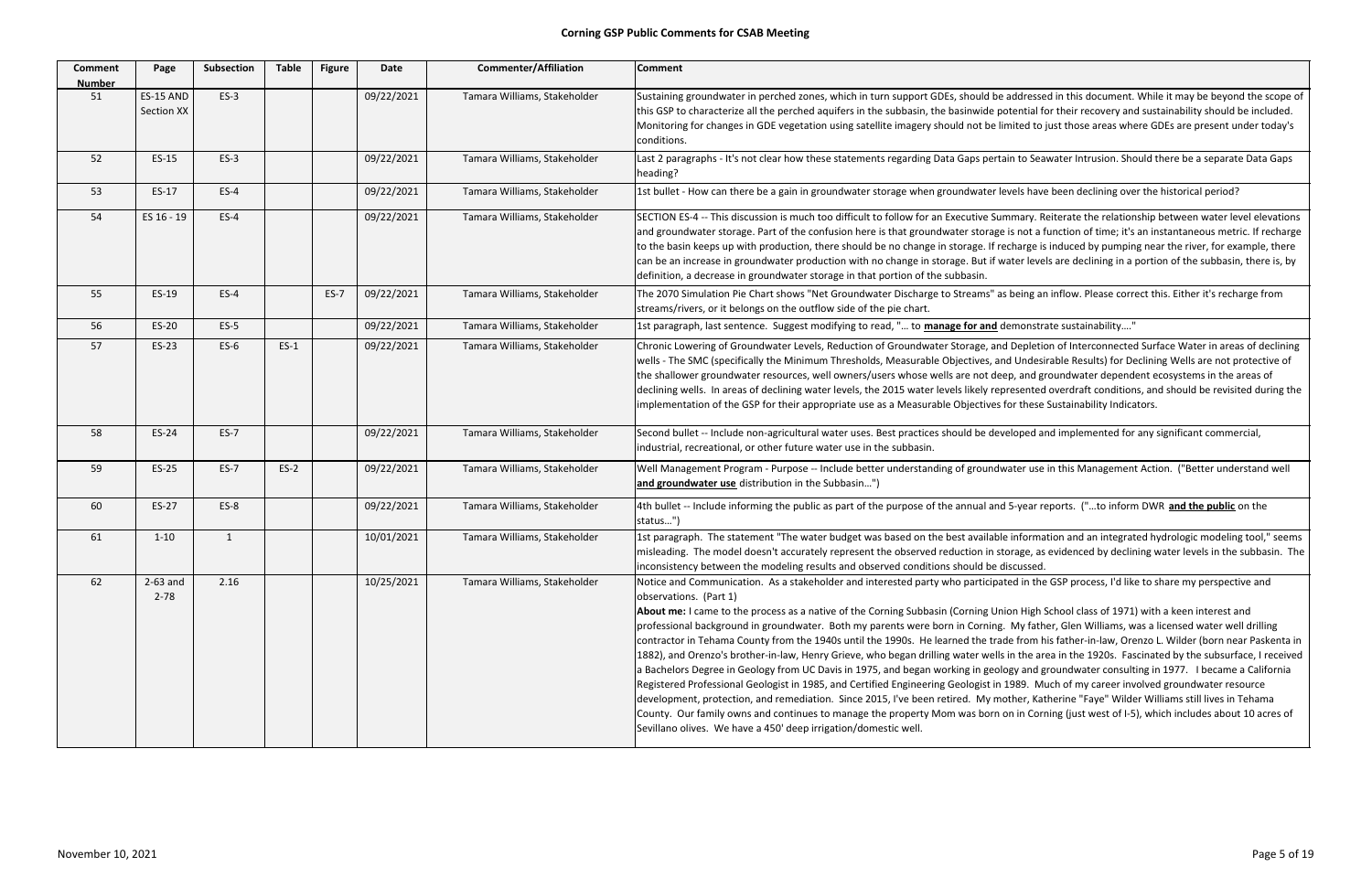| <b>Comment</b><br><b>Number</b> | Page                  | Subsection                  | <b>Table</b> | <b>Figure</b> | Date       | <b>Commenter/Affiliation</b> | <b>Comment</b>                                                                                                                                                                                                                                                                                                                                                                                                                                                                                                                                                                                                                                                                                                                                                                                                                                                                                                                                                                                                                |
|---------------------------------|-----------------------|-----------------------------|--------------|---------------|------------|------------------------------|-------------------------------------------------------------------------------------------------------------------------------------------------------------------------------------------------------------------------------------------------------------------------------------------------------------------------------------------------------------------------------------------------------------------------------------------------------------------------------------------------------------------------------------------------------------------------------------------------------------------------------------------------------------------------------------------------------------------------------------------------------------------------------------------------------------------------------------------------------------------------------------------------------------------------------------------------------------------------------------------------------------------------------|
| 63                              | $2 - 63 - 2 - 78$     | 2.16                        |              |               | 10/25/2021 | Tamara Williams, Stakeholder | Notice and Communication. As a stakeholder and interested party who participated in the GSP p<br>observations. (Part 2)<br>My participation in the Corning Subbasin GSP. From the first meeting of the Corning Subbasin A<br>due to the Covid-19 pandemic restrictions) in 2020, I have been concerned about the limited invo<br>farmers. The opportunities for public comment during CSAB and Tehama County Groundwater C<br>feedback, response, or follow-up from board and commission members. The GSA staff and consu<br>understanding is that the limited participation by domestic well owners and small farmers in the<br>Corning. I have made suggestions for improving outreach, and have expressed my concerns rega<br>domestic well owners and groundwater dependent ecosystems during the GSP development pro<br>comments on the Public Review Draft. I hope some of them will be considered and incorporated<br>channel my father and grandfather's stewardship perspective on the incredible, but fragile groun |
| 64                              | $2 - 65$              | 2.16.2                      |              |               | 10/23/2021 | Tamara Williams, Stakeholder | The importance of protecting the shallow groundwater in the western half of the Corning Subbas<br>users comprise a Disadvantaged or Highly Disadvantaged Community. Having wells go dry here is<br>there are measures that could be taken to reduce/reverse drops in water levels. Identifying the I                                                                                                                                                                                                                                                                                                                                                                                                                                                                                                                                                                                                                                                                                                                          |
| 65                              | $2 - 65$              | 2.16.2                      |              |               | 10/25/2021 | Tamara Williams, Stakeholder | Implementation of the GSP, including adaptive management, will require direct representation o<br>included as a Data Gap, and a Management Action should be added to ensure the GSP implemen<br>beneficial users.                                                                                                                                                                                                                                                                                                                                                                                                                                                                                                                                                                                                                                                                                                                                                                                                             |
| 66                              | $2 - 65$              | 2.16.3                      |              |               | 10/23/2021 | Tamara Williams, Stakeholder | Section 2.16.3 states that, "The C&E Plan will be updated prior to finalization of this GSP to reflec<br>constitute a living document for further updates during GSP implementation." The C&E Plan incl<br>(Appendix 2A) only covers the period of GSP development (2019-2022). Public review of the Fina<br>outreach and involvement, particularly among the Disadvantaged and Highly Disadvantaged Com<br>of the subbasin. Without that, the GSP process will continue to be an elitist effort, controlled by<br>that the GSAs assign a local community liaison who is responsible for ongoing face-to-face outrea<br>for the domestic well and small farm owners.                                                                                                                                                                                                                                                                                                                                                          |
| 67                              | $2 - 69$              | 2.16.3.2                    | $2 - 11$     |               | 10/23/2021 | Tamara Williams, Stakeholder | Themes 3 and 4. The way that these apparently conflicting themes were addressed allows for sha<br>"operational flexibility" for deeper, high production wells. This results in an apparent bias in that                                                                                                                                                                                                                                                                                                                                                                                                                                                                                                                                                                                                                                                                                                                                                                                                                       |
| 68                              | $2 - 75$              | 2.16.3.4                    |              |               | 10/23/2021 | Tamara Williams, Stakeholder | Public contact was primarily electronic. This skewed the profile of members of the public who ha<br>Many people in the more rural areas of the subbasin don't have good internet access and aren't s                                                                                                                                                                                                                                                                                                                                                                                                                                                                                                                                                                                                                                                                                                                                                                                                                          |
| 69                              | $2-78$ and<br>$4 - 2$ | 2.16.4;<br>App 2F;<br>4.1.1 |              |               | 10/23/2021 | Tamara Williams, Stakeholder | Clarification of Comment and Response during Comments on Section 4. Comment #8 and GSP Do<br>thresholds, which are based on static water levels, will not prevent localized upwelling of saline g<br>but wouldn't be evident in the static water level data.                                                                                                                                                                                                                                                                                                                                                                                                                                                                                                                                                                                                                                                                                                                                                                  |
| 70                              | $3 - 1$               | 3.1.2                       |              |               | 10/18/2021 | Tamara Williams, Stakeholder | North lateral boundary description should read: "North - Thomes Creek from around Flournoy in<br>Sacramento River in the east.                                                                                                                                                                                                                                                                                                                                                                                                                                                                                                                                                                                                                                                                                                                                                                                                                                                                                                |
| 71                              | $3 - 21$              | 3.1.6.1.4                   |              |               | 10/18/2021 | Tamara Williams, Stakeholder | Black Butte Fault description should read, " cutting through the western half of the Subbasin'                                                                                                                                                                                                                                                                                                                                                                                                                                                                                                                                                                                                                                                                                                                                                                                                                                                                                                                                |
| 72                              | $3 - 52$              | 3.2.2.2                     |              |               | 10/18/2021 | Tamara Williams, Stakeholder | The description of the trends in water level elevations are accurate, showing an overall decline fr<br>reliance is due, in part, to the shift from surface water to groundwater for irrigation, the increase<br>associated installation of new ag wells also contributed to the increased groundwater extraction,                                                                                                                                                                                                                                                                                                                                                                                                                                                                                                                                                                                                                                                                                                             |
| 73                              | $3-57$                | 3.2.2.3                     |              |               | 10/18/2021 | Tamara Williams, Stakeholder | The final sentence of the West area description reads, "Expansion of orchards and other irrigated<br>groundwater and result in a decrease in groundwater levels in this area." This is an acknowledge<br>development trend here.                                                                                                                                                                                                                                                                                                                                                                                                                                                                                                                                                                                                                                                                                                                                                                                              |

ed in the GSP process, I'd like to share my perspective and

**ning Subbasin Advisory Board (CSAB) that I attended (virtually,** the limited involvement of other domestic well owners and small Groundwater Commission meetings have involved minimal staff and consultants have been helpful and encouraging. My farmers in the GSP process is common in rural subbasins such as concerns regarding the lack of consideration and protection for velopment process. Most of them are reiterated in these nd incorporated in the GSP implementation phase. I have tried to ut fragile groundwater resources of this area.

Corning Subbasin is heightened by the fact that the groundwater ls go dry here is not acceptable from a social justice perspective if dentifying the DACs is an important first step.

epresentation of the interests of all basin users. This should be GSP implementation considers and protects the interests of all

is GSP to reflect changes and adaptations to the process and will e C&E Plan included in this Public Review Draft of the GSP iew of the Final C&E Plan needs to be accompanied by increased dvantaged Communities (Figure 2-22) that make up the west side :, controlled by large groundwater user interests. I recommend -to-face outreach, participant coordination, and representation

d allows for shallow wells to go dry, while maintaining ent bias in that favors the large groundwater producers.

e public who have been involved in the Corning Subbasin GSP. ess and aren't skilled in electronic communication.

t #8 and GSP Development Team Response. Meeting minimum Iling of saline groundwater which could happen during pumping,

and Flournoy in the west to its junction with the

rerall decline from 2000-2018. While the increase in groundwater on, the increase in irrigation due to planting of new crops and ater extraction, and should me mentioned here.

other irrigated crops will continue to increase demand for an acknowledgement of the unsustainability of the land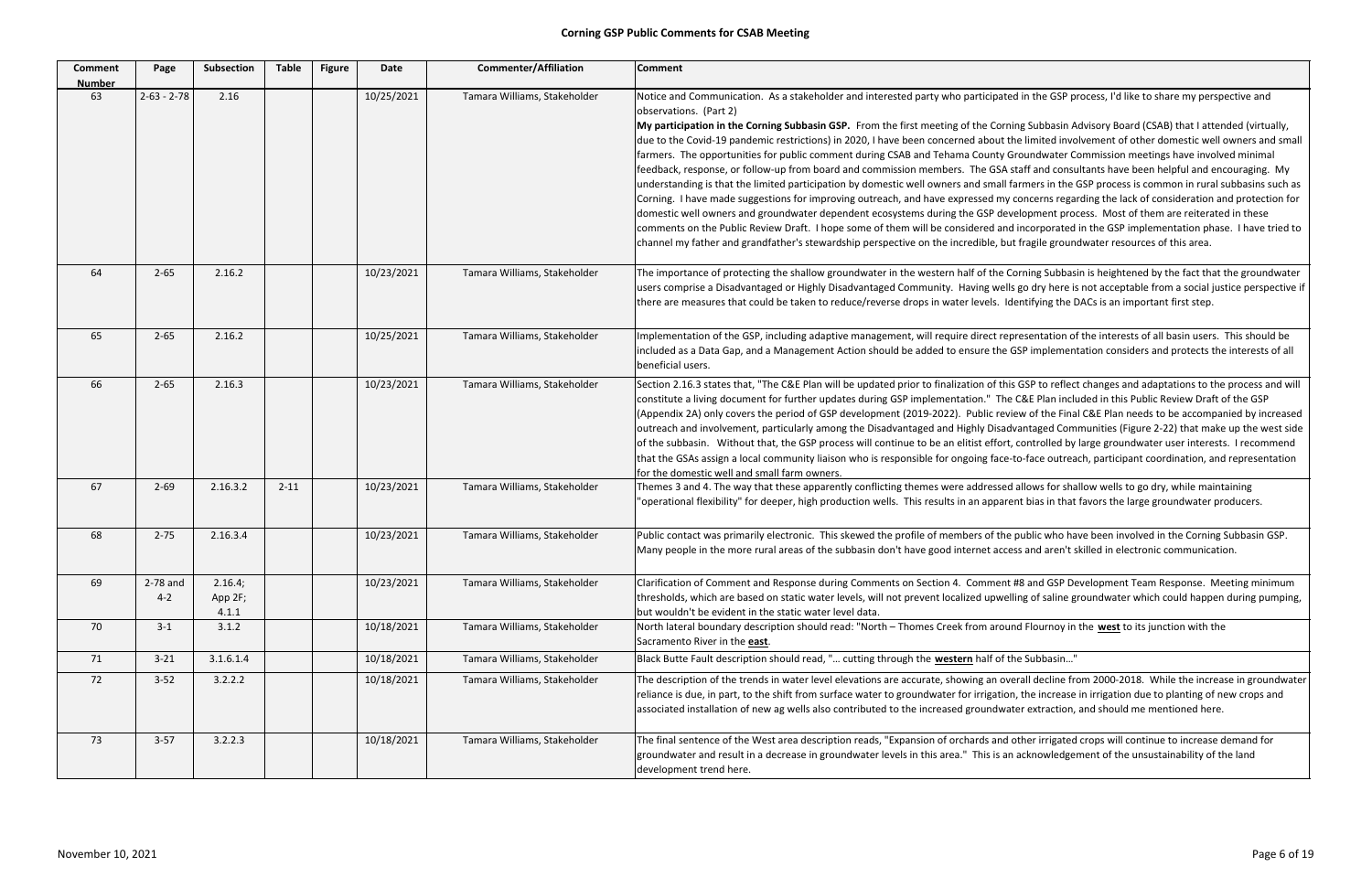**ullated** historical average annual change of groundwater in e historical time period. The **calculated** cumulative gain in groundwater storage of 290,300 AF over the historical simulation period **is not consistent with the observed declining trends in water levels,**

ulating comparisons based on the simulation of historic conditions

and/or projects may be needed.

eded under these conditions. The GSP should be clear about this.

| <b>Comment</b><br><b>Number</b> | Page                 | <b>Subsection</b> | <b>Table</b> | <b>Figure</b> | Date       | <b>Commenter/Affiliation</b> | <b>Comment</b>                                                                                                                                                                                                                                                                                                                                                                                                                                                                                                                                                                                                                                |
|---------------------------------|----------------------|-------------------|--------------|---------------|------------|------------------------------|-----------------------------------------------------------------------------------------------------------------------------------------------------------------------------------------------------------------------------------------------------------------------------------------------------------------------------------------------------------------------------------------------------------------------------------------------------------------------------------------------------------------------------------------------------------------------------------------------------------------------------------------------|
| 74                              | $3 - 60$             | 3.2.2.4           |              |               | 10/24/2021 | Tamara Williams, Stakeholder | 1st paragraph. Last sentence states: "Wells located closer to the Sacramento River m<br>direct recharge from the river, and direction of groundwater flow from east to west t<br>statement; groundwater flow toward the river would be from west to east. Localized<br>river level conditions. Consider stating that wells closer to the Sacramento River ben<br>surface water for irrigation (if that's correct), and generally good hydraulic connection<br>flow through the dry season. The fact that shallow wells (<100' deep) near the river I<br>the river isn't keeping up with pumping stresses near the river and upgradient during |
| 75                              | $3 - 69$             | 3.2.2.7           | 3.6          | 3.29          | 10/18/2021 | Tamara Williams, Stakeholder | p. 3-69. 2nd sentence. The collapsing of the vertical gradients exhibited at this well of<br>the GSP. It could be due to increased vertical conductivity caused by installation of w<br>zones with pumping exceeding recharge.                                                                                                                                                                                                                                                                                                                                                                                                                |
| 76                              | 3-73 and<br>$3 - 74$ | 3.2.3             |              |               | 10/18/2021 | Tamara Williams, Stakeholder | If the model is accurate, the simulated storage picture described here (with an averag<br>in increased water levels over time, which we haven't seen subbasin-wide. It would a<br>of how the model input might be adjusted in the future to better simulate the change<br>levels.                                                                                                                                                                                                                                                                                                                                                             |
| 77                              | $3-95$               | 3.2.6.3           |              |               | 10/18/2021 | Tamara Williams, Stakeholder | The statement " the lower zone is generally no deeper than 250-300 feet bgs within t<br>generally no deeper than 250-300 feet bgs with the Subbasin"?                                                                                                                                                                                                                                                                                                                                                                                                                                                                                         |
| 78                              | $3 - 109$            | 3.2.7.1           |              |               | 10/18/2021 | Tamara Williams, Stakeholder | Thomes Creek. To the extent Thomes Creek becomes disconnected and goes dry due<br>Subbasins be addressing this depletion of surface water and the effects on riparian us                                                                                                                                                                                                                                                                                                                                                                                                                                                                      |
| 79                              | $3 - 124$            | 3.2.8             |              |               | 10/18/2021 | Tamara Williams, Stakeholder | Groundwater Conditions Data Gaps and Uncertainty. Given the discrepancy betweer<br>this should be identified here, and actions should be proposed in Section 7 to better                                                                                                                                                                                                                                                                                                                                                                                                                                                                      |
| 80                              | $4 - 2$              | 4.1.1             |              |               | 10/25/2021 | Tamara Williams, Stakeholder | Bottom of model is no-flow boundary representing base of freshwater. Make sure th<br>of high-TDS water doesn't happen due to upward vertical gradients created during pu<br>Clarification of Comment and Response during Comments on Section 4. Comment #8<br>thresholds, which are based on static water levels, will not prevent localized upwellin<br>but wouldn't be evident in the static water level data.                                                                                                                                                                                                                              |
| 81                              | $4 - 16$             | 4.1.4             |              |               | 10/19/2021 | Tamara Williams, Stakeholder | The first bullet is misleading. It begins, "As viewed over the entire historical period, t<br>change of groundwater in storage is positive, with groundwater inflows exceeding gro<br>the entire historical period, it would appear that the Corning Subbasin has not been i<br>outflows; however"                                                                                                                                                                                                                                                                                                                                            |
| 82                              | $4 - 16$             | 4.1.4             |              |               | 10/19/2021 | Tamara Williams, Stakeholder | 3rd bullet. Last sentence. This key water budget take-away point highlights the crition<br>subbasin boundaries during GSP implementation. Inter-subbasin coordination, partion<br>be incorporated into the immediate actions to be taken.                                                                                                                                                                                                                                                                                                                                                                                                     |
| 83                              | $4 - 16$             | 4.1.4             |              |               | 10/19/2021 | Tamara Williams, Stakeholder | 4th bullet. States "Cumulative and annual change in storage is slightly declining in the<br>water budget; therefore, if water management strategies remain the same as they ar<br>level and storage declines and an overall worsening of conditions compared to histor<br>This is a critical point. Make sure it is clearly addressed in actions to be taken.                                                                                                                                                                                                                                                                                 |
| 84                              | $4 - 16$             | 4.1.4             |              |               | 10/19/2021 | Tamara Williams, Stakeholder | 5th bullet. Last 2 sentences are misleading. Suggest modifying to read: "The simular<br>storage is 6,900 AF, which would indicate a subbasin generally in balance over the hi<br>groundwater storage of 290,300 AF over the historical simulation period is not consis<br>indicating that the model needs calibration during the GSP implementation phase."                                                                                                                                                                                                                                                                                   |
| 85                              | $4 - 17$             | 4.1.4             |              |               | 10/19/2021 | Tamara Williams, Stakeholder | 1st full bullet on p. 4-17. Unless it's required by SGMA guidance, suggest not calculat<br>which do not appear to be consistent with observed overall decrease in storage.                                                                                                                                                                                                                                                                                                                                                                                                                                                                    |
| 86                              | $4 - 17$             | 4.1.4             |              |               | 10/19/2021 | Tamara Williams, Stakeholder | 4th bullet. 2nd sub-bullet: Suggest adding statement that management actions and/                                                                                                                                                                                                                                                                                                                                                                                                                                                                                                                                                             |
| 87                              | $4 - 17$             | 4.1.4             |              |               | 10/19/2021 | Tamara Williams, Stakeholder | 4th bullet. 3rd sub-bullet: Management actions and projects will definitely be neede                                                                                                                                                                                                                                                                                                                                                                                                                                                                                                                                                          |

er may benefit from a greater degree of applied surface water, est toward the Sacramento river." Suggest deleting the last ized flow directions likely depend on groundwater pumping and benefit from less groundwater pumping due to the availability of ction with the Sacramento River which has artificially sustained ver have been going dry suggests that groundwater recharge from ring dry periods.

rell cluster is worth exploring further during the implementation of of wells in the area, or simply the overstressing of the deeper

 $\overline{1}$ erage annual increase in storage of 6,900 AF) should be reflected ild appropriate to mention this in the text, with a brief discussion anges in storage evidenced by the hydrographs of observed water

in the Subbasin," is confusing. Should it read, "the upper zone is

due to pumping, shouldn't the GSPs for the Corning and Red Bluff in users and ecosystems?

reen simulated storage and hydrographs of observed water levels, ter quantify changes in storage.

e that there is a methodology for ensuring that upward migration g pumping.

of Comment Team Response. Meeting minimum elling of saline groundwater which could happen during pumping,

od, the Corning Subbasin has not been subject to overdraft, as the g groundwater outflows". Suggested revision: "As simulated over en in overdraft, with simulated inflows exceeding simulated

ritical need to coordinate analysis and management across articularly between the Red Bluff and Corning Subbasins, should

n the current water budget simulation compared to the historical by are now, the Subbasin will continue to experience groundwater storical conditions."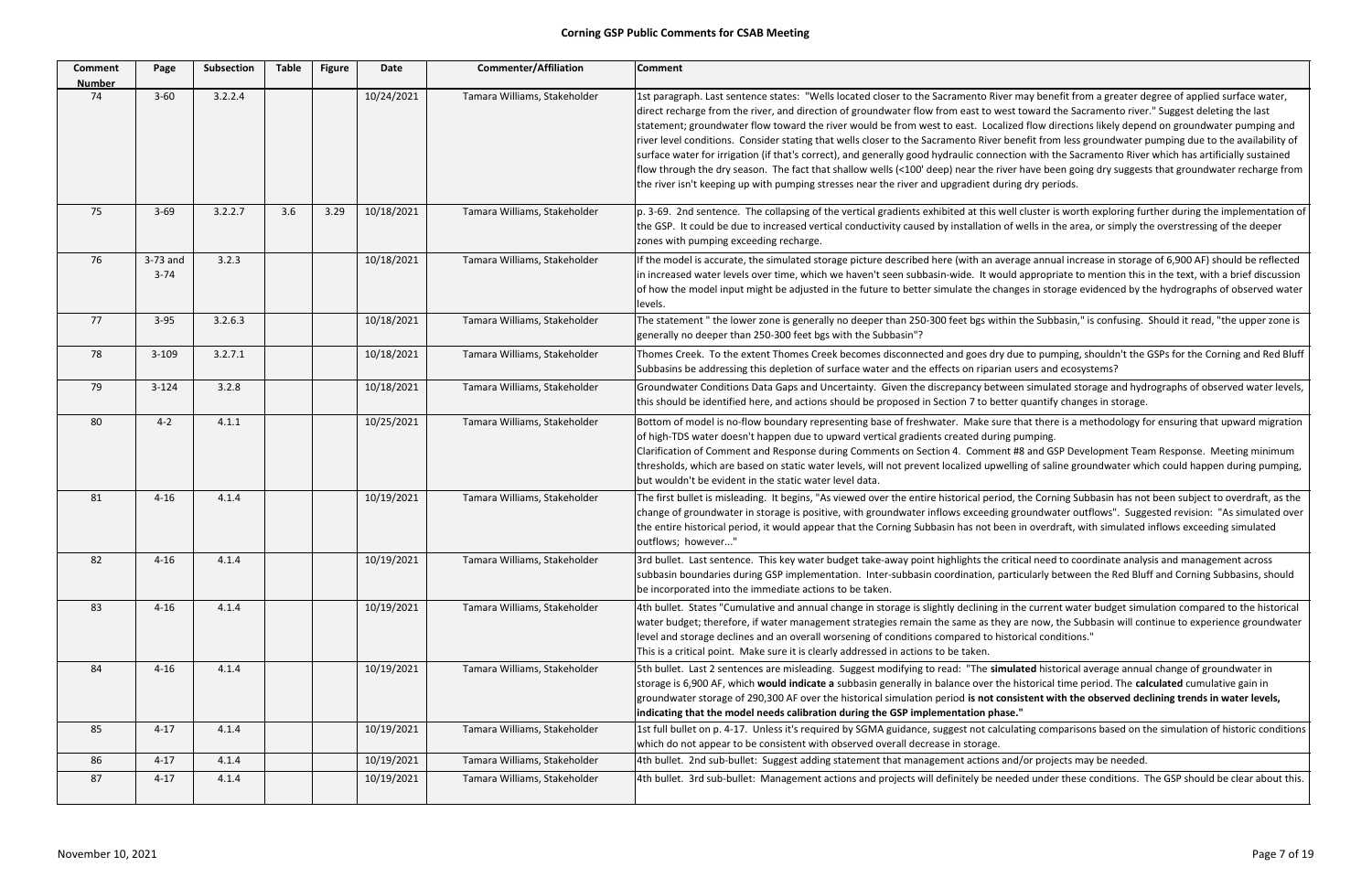| <b>Comment</b><br><b>Number</b> | Page                 | Subsection | <b>Table</b> | <b>Figure</b>      | <b>Date</b> | <b>Commenter/Affiliation</b> | <b>Comment</b>                                                                                                                                                                                                                                                                                                                                                                                                    |
|---------------------------------|----------------------|------------|--------------|--------------------|-------------|------------------------------|-------------------------------------------------------------------------------------------------------------------------------------------------------------------------------------------------------------------------------------------------------------------------------------------------------------------------------------------------------------------------------------------------------------------|
| 88                              | $4 - 18$             | 4.1.4      |              |                    | 10/19/2021  | Tamara Williams, Stakeholder | In the spirit of SGMA, suggested revision: Simulated projected water budgets, inc<br>management actions undertaken, along with sustainability indicator monitoring a<br>sustainability during GSP implementation."                                                                                                                                                                                                |
| 89                              | $4 - 19$             | 4.1.4      |              | Fig 4-6            | 10/19/2021  | Tamara Williams, Stakeholder | General notes on groundwater budget simulations. 1. The increase in storage sl<br>conditions doesn't pass the straight-face test. 2. Confirm that the text is clear tha<br>need to be consistent with the adjacent subbasin simulations and reporting.                                                                                                                                                            |
| 90                              | $4 - 69$             | 4.4.2      |              |                    | 10/19/2021  | Tamara Williams, Stakeholder | The following important statement seems hidden here: "Trends in land and surfa<br>increases in total irrigated acreage or conversion from non-irrigated lands to orch<br>change and result in a less sustainable groundwater budget." A statement such a<br>already clear in Sections 7 and 8): "Any increases in irrigated acreage or orchards<br>actions to maintain groundwater sustainability."               |
| 91                              | 5-14 and<br>$5 - 17$ | 5.2.6      |              | $5-4$ and<br>$5-5$ | 10/20/2021  | Tamara Williams, Stakeholder | p. 5-14. 3rd full paragraph. Please check text vs. figures. The data gap noted "alo<br>shown on either of the referenced figures.                                                                                                                                                                                                                                                                                 |
| 92                              | $5 - 27$             | 5.4.1.6    |              | $5 - 8$            | 10/20/021   | Tamara Williams, Stakeholder | Consider including additional wells in the monitoring network to identify potentia<br>from the deep zones that are below the base of fresh water. There's a data gap fo<br>degradation could occur due to deep wells locally reducing the head and inducing<br>small separate project could be implemented to gather and evaluate data in that a<br>taking other management action.                               |
| 93                              | $5 - 31$             | 5.4.3      |              |                    | 10/20/021   | Tamara Williams, Stakeholder | 1st paragraph, 3rd sentence states: "There are currently no prominent spatial data<br>comment on 5.4.1.6 regarding the data gap on the west side of the basin.                                                                                                                                                                                                                                                    |
| 94                              | $5 - 42$             | 5.7.1      |              |                    | 10/20/021   | Tamara Williams, Stakeholder | p. 5-42. Bulleted list of monitoring well attributes. In addition to screened interva<br>interval(s) for each well. Many deep wells in this subbasin are gravel packed over<br>in data interpretation.                                                                                                                                                                                                            |
| 95                              | 4 of 60              | App. 6A    |              | $6A-2$             | 10/20/021   | Tamara Williams, Stakeholder | Excluding domestic wells greater than 30 years old for this analysis is not protectiv<br>communities of Tehama County. Many shallow wells much older than 30 years ar<br>simply based on their age. It isn't valid to assume that those well owners should b<br>deepening their older shallow functional wells in order to allow uninhibited pump<br>to the lowering of groundwater levels in the aquifer system. |
| 96                              | 6 of 60              | App. 6A    |              |                    | 10/20/021   | Tamara Williams, Stakeholder | While it's not the measurable objective put forward in the current Draft GSP, it's v<br>refined to be the maximum spring water level in 2012; this value provided more o<br>values." The concept of operational flexibility (setting objectives that are less prot<br>pumpers and the GSA, since the GSA would be required under SGMA to take actic<br>into the priorities of the CSAB at that meeting.           |
| 97                              | $6 - 7$              | 6.5        | $6 - 1$      |                    | 10/20/021   | Tamara Williams, Stakeholder | Chronic Lowering of Groundwater Levels - Minimum Thresholds. The purpose of t<br>groundwater-depth buffer is unclear. These buffers don't seem protective of shal<br>objectives.                                                                                                                                                                                                                                  |

corporating changes in conditions as well as projects and and SMC evaluation, will provide "proof" of continued

hown on the pie charts for simulated historic and current at the simulation input for net subsurface inflow (or outflow) will

ace water use not incorporated in these simulations, such as ards, may further exacerbate any changes associated with climate as the following needs to be included somewhere (if it's not will need to be offset by conservation or other management

Ing the Sacramento River to the southeast of Corning" is not

Il salinity increases due to upward migration of poor quality water or the TDS SMC on the west side of the basin, where such gupward flow from the deeper non‐potable units. Alternatively, a area, with the possibility of expanding the monitoring network or

a gaps in the groundwater quality monitoring network." See

als, please confirm that the DMS includes the gravel packed a much larger interval than the screens, which can lead to errors

ve of domestic well owners, who comprise the outlying rural re still in use; the owners have no intention of replacing them bear the inconvenience and financial burden of replacing or bing of deeper (primarily large agricultural) wells that contribute

worth noting that the text states: "The measurable objective was pperational flexibility than the initial proposed 2012 minimum tective of shallow wells) appears to be for the benefit of large on if the measurable objective is not being met. It provides insight

the 20-ft buffer for Stable Wells, and the 20%-of-minimumllow wells prior to the 2042 goal for meeting measurable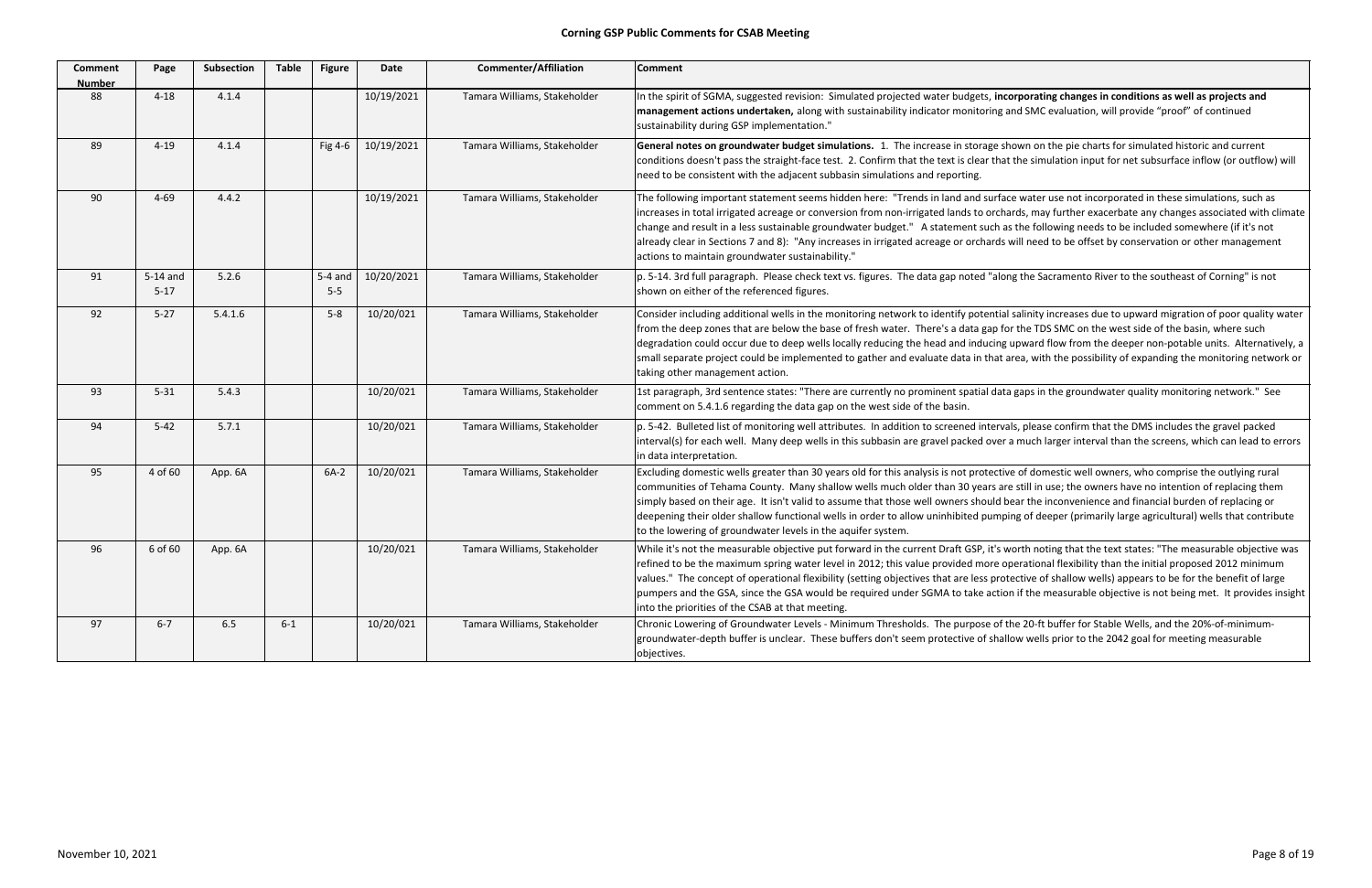| <b>Comment</b><br><b>Number</b> | Page                         | <b>Subsection</b> | <b>Table</b> | <b>Figure</b>                    | Date      | <b>Commenter/Affiliation</b> | <b>Comment</b>                                                                                                                                                                                                                                                                                                                                                                                                                                                                                                                                                                                                                                                                                                                                                                                                                                                                                                               |
|---------------------------------|------------------------------|-------------------|--------------|----------------------------------|-----------|------------------------------|------------------------------------------------------------------------------------------------------------------------------------------------------------------------------------------------------------------------------------------------------------------------------------------------------------------------------------------------------------------------------------------------------------------------------------------------------------------------------------------------------------------------------------------------------------------------------------------------------------------------------------------------------------------------------------------------------------------------------------------------------------------------------------------------------------------------------------------------------------------------------------------------------------------------------|
| 98                              | $6 - 7$                      | 6.5               | $6 - 1$      |                                  | 10/20/021 | Tamara Williams, Stakeholder | Section 6.6 text-- Chronic Lowering of Groundwater Levels - Undesirable Result."<br>below the associated minimum threshold during 2 consecutive years. If the water<br>undesirable if groundwater management allows for recovery in average or wetter<br>(20% of RMP wells = ?? wells) Do WLs need to stay below the MT throughout two<br>When is the water year type announced, and how might that effect the users? Ho<br>don't have an average or wetter year for a long time?<br>The GSAs shouldn't allow the Corning Subbasin to fall below the MTs, even if DWI<br>commitment to sustainability in the face of extreme conditions will provide more<br>management. Given the potential dire consequences of not taking action during<br>proactive approach to protecting users from low water level conditions during an<br>to include increased vigilance and protective actions, despite the allowances mad<br>times |
| 99                              | $6 - 7$                      | $6.5\,$           | $6 - 1$      |                                  | 10/20/021 | Tamara Williams, Stakeholder | Section 6.8 text -- Degraded Groundwater Quality - Undesirable Result. "At leas<br>threshold for water quality for two (2) consecutive years at each well where it car<br>exceedance." What does this mean? 25% of monitoring sites exceed the MT for 2<br>(25% of monitoring sites = ?? wells) What does "at each well" mean? This doesn't<br>overpumping. Suggest replacing "At least 25% of representative monitoring sites                                                                                                                                                                                                                                                                                                                                                                                                                                                                                               |
| 100                             | $6 - 7$                      | 6.5               | $6 - 1$      |                                  | 10/20/021 | Tamara Williams, Stakeholder | Section 6.10 text. Depletion of Interconnected Surface Water - The SMCs don't a<br>groundwater away from streams. Include in data gaps and conduct field survey o<br>the Sacramento River and main creeks.  Using the buffered MTs proposed for Chr<br>GDEs. I don't think we have sufficient inventory and understanding of the hydrolog<br>surveys of all mapped potential GDEs?                                                                                                                                                                                                                                                                                                                                                                                                                                                                                                                                           |
| 101                             | $6 - 10$                     | 6.6.2.1           |              |                                  | 10/20/021 | Tamara Williams, Stakeholder | Last paragraph. 2nd sentence. The GSP seems to avoid attributing water level de<br>"increased reliance on new wells which lead to increased groundwater pumping"<br>irrigated with surface water, and pumping of new wells for new orchards."                                                                                                                                                                                                                                                                                                                                                                                                                                                                                                                                                                                                                                                                                |
| 102                             | $6-11$ and<br>$6 - 12$       |                   |              | $6-1$ and<br>$6 - 2$             | 10/20/021 | Tamara Williams, Stakeholder | The areas of "Decline" and Slight Decline" in both Shallow and Deep RMP Wells ar<br>Highly Disadvantaged Communities (Figure 2-22). As stated in Section 2.16.2, "Ide<br>beneficial users."                                                                                                                                                                                                                                                                                                                                                                                                                                                                                                                                                                                                                                                                                                                                  |
| 103                             | $6 - 13$                     | 6.6.2.1           |              |                                  | 10/20/021 | Tamara Williams, Stakeholder | Projected model simulation results. If the simulations indicate that water levels w<br>the same, shouldn't the GSP be designed to keep the subbasin in balance instead<br>face of changing climate conditions? Establishing "buffers below historical ground<br>not a sustainable approach to groundwater management.                                                                                                                                                                                                                                                                                                                                                                                                                                                                                                                                                                                                        |
| 104                             | $6 - 13$                     | 6.6.2.1           |              |                                  | 10/20/021 | Tamara Williams, Stakeholder | Revised minimum thresholds. I strongly oppose the use of "buffers" below histor<br>seem easier and more flexible (i.e., less conflict with large pumpers) to gain buy-in<br>tough decisions (e.g., pumping restrictions) to a point where the basin can't get a                                                                                                                                                                                                                                                                                                                                                                                                                                                                                                                                                                                                                                                              |
| 105                             | $6 - 20$                     | 6.6.2.2           |              |                                  | 10/20/021 | Tamara Williams, Stakeholder | 2nd paragraph, 2nd bullet states, "Filter out wells drilled earlier than 1991 (or 30<br>wells in the area)." SEE COMMENT on APPENDIX 6A, p. 6 of 40.                                                                                                                                                                                                                                                                                                                                                                                                                                                                                                                                                                                                                                                                                                                                                                         |
| 106                             | $6 - 20$                     | 6.6.2.2           |              |                                  | 10/20/021 | Tamara Williams, Stakeholder | Last sentence. Keeping 25 feet of water above the bottom of a domestic well rea<br>Consider deleting this statement.                                                                                                                                                                                                                                                                                                                                                                                                                                                                                                                                                                                                                                                                                                                                                                                                         |
| 107                             | $6 - 21$                     | 6.6.2.2           |              |                                  | 10/20/021 | Tamara Williams, Stakeholder | First sentence. For clarity, revise to read, "approximately 16% of domestic wells                                                                                                                                                                                                                                                                                                                                                                                                                                                                                                                                                                                                                                                                                                                                                                                                                                            |
| 108                             | $6 - 21$                     | 6.6.2.2           |              |                                  | 10/20/021 | Tamara Williams, Stakeholder | Last sentence. Suggest modifying this sentence to read: "As a comparison, fall 20<br>showed approximately 4% of those domestic wells potentially dry (Figure 6-7)."                                                                                                                                                                                                                                                                                                                                                                                                                                                                                                                                                                                                                                                                                                                                                          |
| 109                             | $6 - 22$<br>through 6-<br>24 | 6.6.2.2           |              | $6-5,$<br>$6-6$ , and<br>$6 - 7$ | 10/20/021 | Tamara Williams, Stakeholder | It's odd that the well locations don't seem to plot the same on all three of these fi<br>others. Maybe add a brief note explaining why.                                                                                                                                                                                                                                                                                                                                                                                                                                                                                                                                                                                                                                                                                                                                                                                      |

'20% of groundwater elevations measured at RMP wells drop tyear type is dry or critically dry then levels below the MT are not if groundwater management allows for recovery in average or wetter years." *What does this mean? How many RMP wells are there* years, or just drop below for one measurement during each year? ow will it be determined that the WLs can recover? What if we

R doesn't consider it an Undesirable Condition. Making the assurance that the GSAs remain in control of the Subbasin an extended dry or critically dry period, the GSP should provide a d after "unexpected" dry times. It would be prudent for the GSP le in SGMA for the GSAs not being held accountable during those

st 25% of representative monitoring sites exceed the minimum n be established that GSP implementation is the cause of the *of monitoring sites exceed the MT for 2 consecutive years at each well? How many monitoring sites?* t seem to protect against a localized problem caused by  $exceed"$  with "Any monitoring site exceeds."

ddress the potential for impacts to GDEs supported by perched f green areas shown on potential GDE map that are away from onic Lowering of Groundwater Levels may not be protective of gic requirements of the species in these GDEs. Suggest field

eclines to increased pumping for new orchards. Suggest replacing with "increased reliance on groundwater for crops previously

re very similar to the areas delineated as Disadvantaged and entification of DACs helps ensure the GSP adequately protects all

vill drop 10-20 feet over the planning period if water use remains of allowing mining of groundwater to a "new low level" in the dwater levels to account for projected climate change impacts" is

ic low water levels to establish MTs. While this approach might n and implement in the near term, it has the potential to delay the void being in long-term overdraft.

1 years old, which is a typical and anticipated lifespan for domestic

Ily isn't conservative, or protective of the well owner; it's practical.

5 *installed since 1991* are at risk of getting impacted."

015 groundwater elevation intersected with domestic wells depths

igures. And some wells are shown on one figure and not the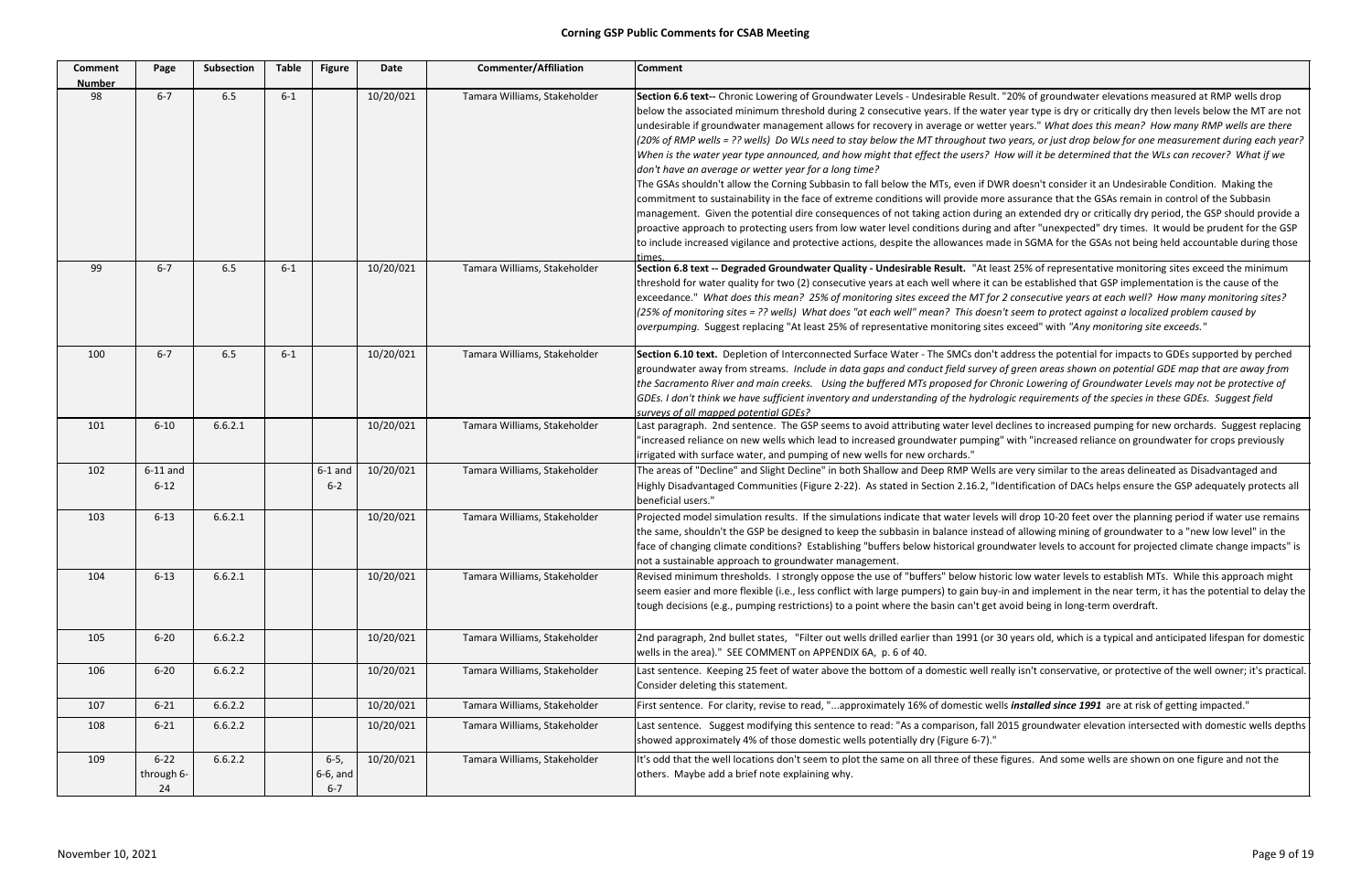| <b>Comment</b><br><b>Number</b> | Page              | Subsection             | <b>Table</b> | <b>Figure</b> | <b>Date</b> | <b>Commenter/Affiliation</b> | <b>Comment</b>                                                                                                                                                                                                                                                                                                                                                                                                                                                                                                    |
|---------------------------------|-------------------|------------------------|--------------|---------------|-------------|------------------------------|-------------------------------------------------------------------------------------------------------------------------------------------------------------------------------------------------------------------------------------------------------------------------------------------------------------------------------------------------------------------------------------------------------------------------------------------------------------------------------------------------------------------|
| 110                             | $6 - 25$          | 6.2.2.2                |              |               | 10/20/021   | Tamara Williams, Stakeholder | Top of page. I disagree with the statement, "it is impractical to manage a groun<br>The shallowest wells have already gone dry in the absence of aggressive basin and                                                                                                                                                                                                                                                                                                                                             |
| 111                             | $6 - 25$          | 6.2.2.2                |              |               | 10/20/021   | Tamara Williams, Stakeholder | 1st paragraph, 3rd sentence states, "During the 5-year update to this GSP, a mor<br>Subbasin in order to estimate potential impacts of minimum thresholds on a well-<br>or should be replaced to comply with more recent well standards." How should a<br>other than a robust database, and a condemnation of their well.                                                                                                                                                                                         |
| 112                             | $6 - 26$          | 6.2.2.3                |              |               | 10/20/021   | Tamara Williams, Stakeholder | Land Subsidence. Provide support for the statement, "However, the potential am<br>20-year timeframe for achieving sustainability." Maybe explain that the maximur<br>decline could be YY feet. If there's irreversible subsidence, it won't "disappear wi                                                                                                                                                                                                                                                         |
| 113                             | $6 - 26$          | 6.2.2.3                |              |               | 10/20/021   | Tamara Williams, Stakeholder | Depletion of Interconnected Surface Waters. It sounds like the water level MTs a                                                                                                                                                                                                                                                                                                                                                                                                                                  |
| 114                             | 6-38 and 6-<br>39 | 6.7.4.1 and<br>6.7.4.2 |              |               | 10/20/021   | Tamara Williams, Stakeholder | 6.7.4.1 - last paragraph states: "Low quantities of groundwater in storage during (<br>do not constitute an undesirable result." This appears to be the opposite of what<br>expected conditions may reduce groundwater in storage to an undesirable result.<br>the confusion between "Undesirable Result" as defined by SGMA, and a result tha<br>a SGMA compliance standpoint. Maybe use a term like "actionable" or "red-flag"<br>conservative approach and commit to evaluating management actions or projects |
| 115                             | $6 - 45$          | 6.8.4.2                |              |               | 10/20/021   | Tamara Williams, Stakeholder | 2nd paragraph. This discussion implies that, for the purpose of determining unde<br>projects or activities. It seems that this should extend to water quality degradation<br>allowed under the GSP. In other words, lack of intervention could result in water<br>results.                                                                                                                                                                                                                                        |
| 116                             | $6 - 61$          | 6.10.2                 | $6-5$        |               | 10/20/021   | Tamara Williams, Stakeholder | The minimum threshold as applied to these near-stream wells does not appear to<br>waters. For this indicator, consider using the minimum Fall groundwater elevatio                                                                                                                                                                                                                                                                                                                                                |
| 117                             | $6 - 64$          | 6.10.2.3               |              |               | 10/20/021   | Tamara Williams, Stakeholder | In adjacent subbasins, "The methods used to select the minimum<br>thresholds were slightly different in each case but generally result in minimum th<br>minimum measured groundwater levels." Using the minimum Fall groundwater e<br>would be more consistent with adjacent subbasin minimum thresholds than inclu                                                                                                                                                                                               |
| 118                             |                   | 7.2.4                  |              |               | 10/25/2021  | Tamara Williams, Stakeholder | Consider incorporating action(s) that could be taken to refine inflow and outflow<br>conditions better reflect measured water levels and trends. (see comment on See                                                                                                                                                                                                                                                                                                                                              |
| 119                             | $7 - 11$          | 7.3.2.1                |              |               | 10/21/2021  | Tamara Williams, Stakeholder | Well Management Program. Education and Outreach. This program should provi<br>where shallow wells are going dry to better understand the local relationship bet<br>enable a more informed approach to cooperative groundwater management and<br>domestic well owners and nearby ag well owners is critical to building the trust no                                                                                                                                                                               |
| 120                             | $7-12$            | 7.3.2.1                |              |               | 10/21/2021  | Tamara Williams, Stakeholder | Well Incident Reporting System. Last sentence. In addition to well owners and di<br>communication for this action.                                                                                                                                                                                                                                                                                                                                                                                                |
| 121                             | $8 - 3$           | 8.1.2                  |              |               | 10/21/2021  | Tamara Williams, Stakeholder | 4th bullet. Public Outreach and Notification. This is a critical role of the GSAs, an<br>development. Electronic communication is not an effective way to engage the ru<br>to-door outreach, leafletting or paper mailing, community bulletin boards in local<br>that have been placed in the Corning Daily Observer and Red Bluff Daily News), us<br>for and pursued.                                                                                                                                            |
| 122                             | $8 - 4$           | 8.1.3                  |              |               | 10/21/2021  | Tamara Williams, Stakeholder | Communication and Outreach. This effort must improve going forward. While th<br>comfortable with our computers, many stakeholders simply do not get their infor<br>in the communities they serve.                                                                                                                                                                                                                                                                                                                 |

dwater basin in a manner that fully protects the shallowest wells." d land-use management.

e robust database of domestic wells may be available for the -by-well basis and identify domestic wells that are no longer in use shallow well owner respond to this? Please offer something

nount of pumping-induced subsidence should disappear within the m amount of subsidence associated with XX feet of water level ithin the 20-year timeframe," but it might not be serious.

re not protective of interconnected surface waters. Is that OK?

unanticipated future droughts or unanticipated climatic conditions s stated on the next page. 6.7.4.2 - 2nd bullet: "Drier than's ." One of these needs to be corrected. It would be good to avoid at would be undesirable for groundwater users/uses but not from or "condition of concern," in which case the GSAs would take a s to reduce the risk of long-term unsustainability.

esirable results, implementation of the GSP is limited to GSA on resulting from groundwater extraction that would otherwise be quality degradation that would be considered an undesirable

be protective against the depletion of interconnected surface in since 2012 for the minimum threshold, with no buffer.

resholds that are equivalent to or slightly lower than the historical elevation since 2012 for the minimum threshold, with no buffer ding the 20 foot buffer.

estimates for the storage simulations such that simulated  $ction$  3.2.8)

ide for well-instrumented aquifer testing by third parties in areas ween deep well pumping and shallow groundwater levels. This will reaching sustainability. Facilitating conversations between eeded for an effective GSP.

rillers, include pump service folks in the outreach and

d one that needs improvement over the performance during GSP ral community members in this subbasin. Methods such as doorbusinesses, coverage in local papers (beyond the legal notices se of marquees, and radio announcements should be budgeted

ne Corning Subbasin website is useful for those of us who are mation that way. It will be imperative for the GSAs to have a face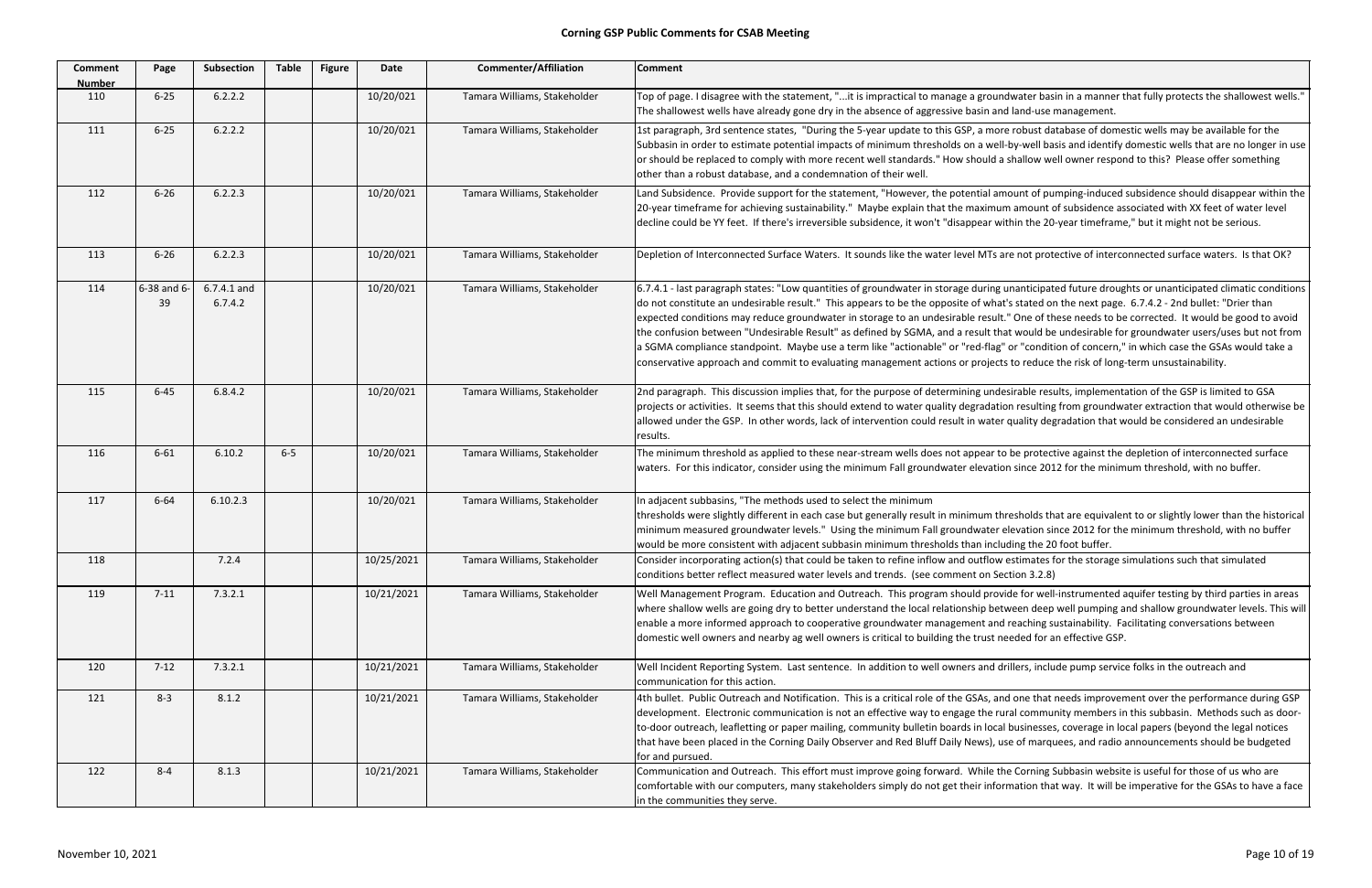| <b>Comment</b><br><b>Number</b> | Page                 | <b>Subsection</b> | <b>Table</b> | <b>Figure</b> | Date       | <b>Commenter/Affiliation</b>                                                      | <b>Comment</b>                                                                                                                                                                                                                                                                                                                                                                                                                                                                   |
|---------------------------------|----------------------|-------------------|--------------|---------------|------------|-----------------------------------------------------------------------------------|----------------------------------------------------------------------------------------------------------------------------------------------------------------------------------------------------------------------------------------------------------------------------------------------------------------------------------------------------------------------------------------------------------------------------------------------------------------------------------|
| 123                             | $8 - 12$             | 8.4.2             |              |               | 10/21/2021 | Tamara Williams, Stakeholder                                                      | 1st paragraph in 8.4.2. The statement, "Results of the various data gaps investiga<br>should be broadened to ensure that annual reports include the evolving understa<br>Reports, "the annual reports may also serve as amendment(s) to the GSP as the m<br>networks are refined and understanding of basin conditions are enhanced."                                                                                                                                            |
| 124                             | $8 - 12$             | 8.4.2             |              |               | 10/21/2021 | Tamara Williams, Stakeholder                                                      | Aquifer Testing. The potential objectives of aquifer testing in this subbasin should<br>including in a aquifer test are valid, it would be useful to describe the purpose of a<br>methodologies to answer specific questions about subbasin sustainability should l<br>constant head tests? Additionally, if a particular well is suspected of causing unac<br>testing just because it doesn't meet all the criteria listed.                                                     |
| 125                             | $8 - 13$             | 8.4.2             |              |               | 10/21/2021 | Tamara Williams, Stakeholder                                                      | GDE Mapping. GDE mapping shouldn't be limited to areas immediately adjacent t<br>vegetation should be monitored to ensure that avoidable lowering of shallow grou<br>vegetation away from streams or wetlands. For example, Valley Oaks are conside<br>hyporheic zone.                                                                                                                                                                                                           |
| 126                             | $8 - 16$             | 8.7               |              |               | 10/21/2021 | Tamara Williams, Stakeholder                                                      | Implementation of the Corning Subbasin GSP will need to be closely coordinated v<br>technical team involved in both subbasins going forward.                                                                                                                                                                                                                                                                                                                                     |
| 127                             | 8-19 and<br>$8 - 28$ | $8.8 - 8.10$      |              |               | 10/21/2021 | Tamara Williams, Stakeholder                                                      | The description of Implementation of Projects and Management Actions reads as<br>first 5 years of GSP implementation. Given the declining water levels, and the app<br>provide the framework, and describe the authority and mechanisms for taking im                                                                                                                                                                                                                            |
| 128                             |                      | $\overline{7}$    |              |               | 10/24/2021 | Matt Hansen, landowner                                                            | <b>Project and Management Actions:</b><br>The water budget implies the subbasin appears to have been stable but is now op<br>crops, the movement from surface water to groundwater and recent drought con                                                                                                                                                                                                                                                                        |
| 129                             |                      | $\overline{7}$    |              |               | 10/24/2021 | Matt Hansen, landowner                                                            | <b>Project and Management Actions:</b><br>This is not third world agriculture. Management programs aimed at educating loca<br>are the most efficient users of water because it is expensive. The crops they chose<br>need over the course of a year. Because orchardist have developed more efficient<br>water intensive orchards in ground that would not otherwise sustain a permanent<br>demand and the easiest way to limit the demand is to restrict land use in critically |
| 130                             |                      | $\overline{7}$    |              |               | 10/24/2021 | Matt Hansen, landowner                                                            | <b>Project and Management Actions:</b><br>A comprehensive grid of monitoring wells must be established as a priority so info<br>protected.                                                                                                                                                                                                                                                                                                                                       |
| 131                             |                      | $\overline{7}$    |              |               | 10/24/2021 | Matt Hansen, landowner                                                            | <b>Project and Management Actions:</b><br>In addition to increased oversight of well construction, orchard development requ<br>berms could be built around orchards to hold winter storm water, resulting in mo                                                                                                                                                                                                                                                                  |
| 132                             |                      | $\overline{7}$    |              |               | 10/24/2021 | Matt Hansen, landowner                                                            | <b>Project and Management Actions:</b><br>Production wells in local areas that hit minimum thresholds should be required to<br>management criteria is met. Those failing to meet reduction numbers could be ch<br>moratorium.                                                                                                                                                                                                                                                    |
| 133                             |                      | General           |              |               | 10/25/2021 | Andrew Alejandre<br><b>Tribal Chairperson</b><br>Paskenta Band of Nomlaki Indians | the Draft Plan contemplates neither the existence of the Tribe's water rights nor t<br>management mechanisms contemplateds therein. Those omissions detract from r<br>must account for these water rights or the plan will remain fundamentally flawed.                                                                                                                                                                                                                          |
| 134                             | $1 - 2$              | 1.3.3             |              |               | 10/25/2021 | Andrew Alejandre<br><b>Tribal Chairperson</b><br>Paskenta Band of Nomlaki Indians | The Paskenta Band is developing its own groundwater monitoring and manageme<br>at a suitable time and provide coordination with the GSP.                                                                                                                                                                                                                                                                                                                                         |

ations will be incorporated into the required GSP 5‐year update," anding of basin conditions. As stated in 8.3.2 Reporting, Annual nonitoring

d be clarified. While the criteria identified for wells suitable for aquifer testing, along with a brief summary of appropriate test be expanded upon. Do we need pumping tests, step tests, testable impacts to other users, it shouldn't be excluded from

to streams. The vigor of native trees and other deep-rooted undwater levels aren't contributing to the loss of native ered groundwater dependent, even though they occur outside the

with the Red Bluff Subbasin GSP. Please consider having the same

though no corrective actions will be needed/undertaken in the parent increase in agricultural pumping, the plan should at least mediate action.

perating at a deficit. The obvious expansion of water intensive nditions are to blame.

al farmers about water efficiency is ludicrous. California farmers e to plant, and ET dictates the amount of water the farmer will t micro sprinkler and drip systems, they are capable of planting it crop. Management actions need to focus on the groundwater over drafted areas.

ormed decisions can be made, and domestic wells can be

uirements may also benefit groundwater recharge. Containment re percolation, and less run off.

o meter and reduce consumption until such time the sustainable narged for their overage. This could be an alternative to a well

the impact of those rights on the Draft Plan or the viability of numerous parts of the Draft Plan. Future iterations of the plan

ent plans. The Tribe may share details of these plans with the GSAs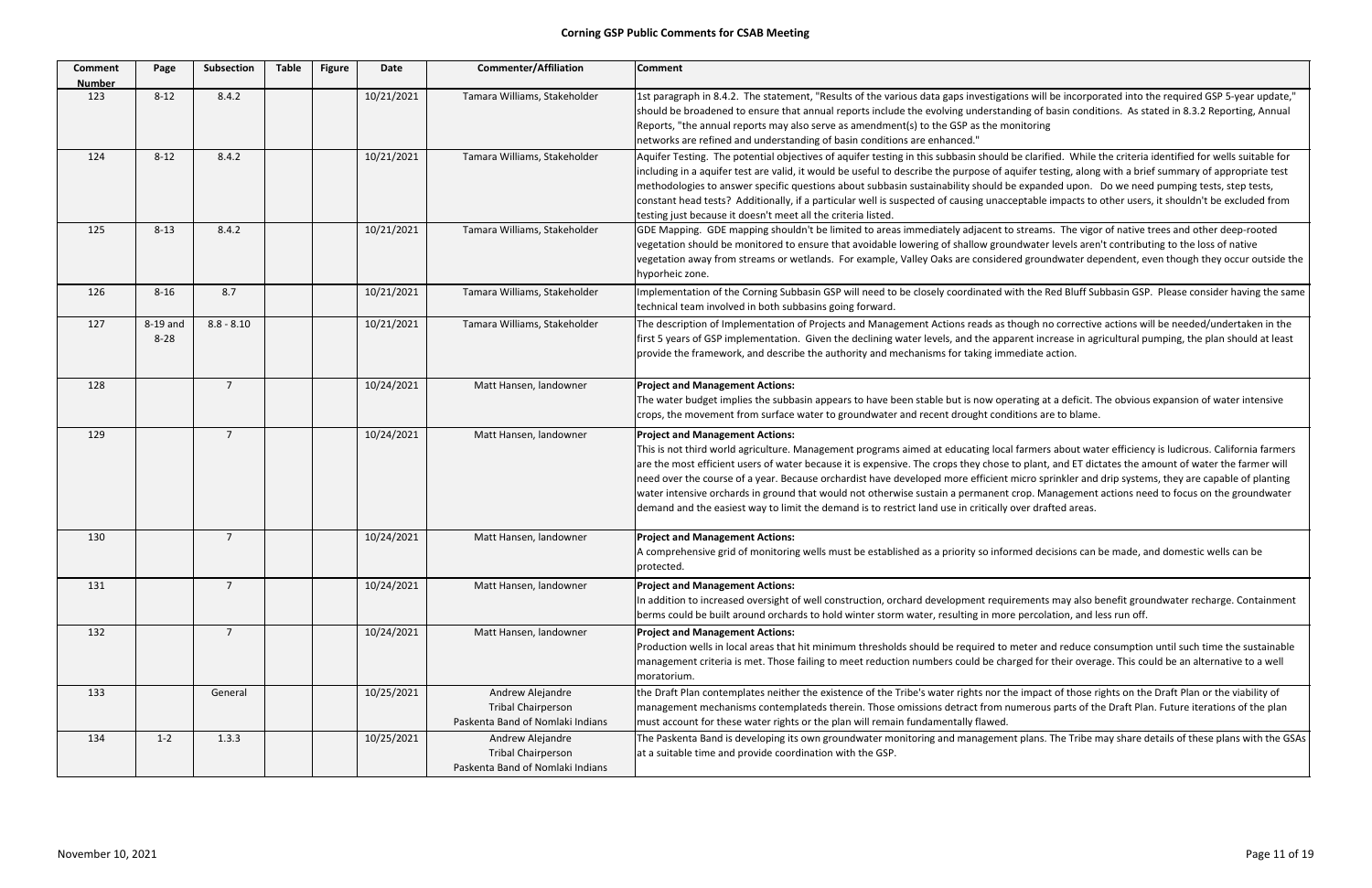| <b>Comment</b><br><b>Number</b> | Page     | Subsection     | <b>Table</b> | <b>Figure</b> | Date       | <b>Commenter/Affiliation</b>                                                      | <b>Comment</b>                                                                                                                                                                                                                                                                                                                                                                                                                                                                                                                         |
|---------------------------------|----------|----------------|--------------|---------------|------------|-----------------------------------------------------------------------------------|----------------------------------------------------------------------------------------------------------------------------------------------------------------------------------------------------------------------------------------------------------------------------------------------------------------------------------------------------------------------------------------------------------------------------------------------------------------------------------------------------------------------------------------|
| 135                             | $2 - 3$  | 1.3.3          |              |               | 10/25/2021 | Andrew Alejandre<br><b>Tribal Chairperson</b><br>Paskenta Band of Nomlaki Indians | Groundwater in the subbasin is recharged naturally from precipitation, streams, ar<br>the Coast Range. This precipitation is a component of recharge to the aquifer in th<br>in the base of the Coast Range foothills in the western portion of the subbasin and<br>the location of use. During the implementation of the GSP, a better understanding<br>base of the Coast Range foothills should be included. Understanding the western s<br>foothills would also support the uncertainties in the water budget and changes in g      |
| 136                             | $2 - 4$  | 2.1.3          |              |               | 10/25/2021 | Andrew Alejandre<br><b>Tribal Chairperson</b><br>Paskenta Band of Nomlaki Indians | The Paskenta Bands federally reserved water rights have not been accounted for.                                                                                                                                                                                                                                                                                                                                                                                                                                                        |
| 137                             | $2 - 26$ | 2.5.2          |              |               | 10/25/2021 | Andrew Alejandre<br><b>Tribal Chairperson</b><br>Paskenta Band of Nomlaki Indians | The Tribal Lands are completely reliant on groundwater for drinking water and irrig<br>and management plans a priority for the protection of their water resources. The O<br>rights, which cover additional future development and water use.                                                                                                                                                                                                                                                                                          |
| 138                             | $3 - 37$ | $\overline{3}$ |              |               | 10/25/2021 | Andrew Alejandre<br><b>Tribal Chairperson</b><br>Paskenta Band of Nomlaki Indians | "Substantial" is not defined in terms of ranges of subsurface inflow from the Coast<br>error measurement, "substantial" is open to interpretation. Infiltration from precip<br>since contributions to groundwater will likely reach the aquifer beneath the Reserv<br>alluvial sediments in and along the subbasin's watercourses, including intermittent<br>in the western area of the subbasin which are connected to the alluvial, Tehama, a<br>recharge from the foothills of the Coast Ranges that reaches the aquifer is needed. |
| 139                             | $3-49$   | 3.2.2.1        |              |               | 10/25/2021 | Andrew Alejandre<br><b>Tribal Chairperson</b><br>Paskenta Band of Nomlaki Indians | Groundwater movement is toward the central area of the basin and is directed tov<br>establish a current baseline, and to recognize any reductions in water quality over<br>Reservation and groundwater contamination is possible from pesticides and fertilia<br>Reservation, a potential impact to the groundwater supplies for the Reservation.                                                                                                                                                                                      |
| 140                             | $3 - 49$ | 3.2.2.1        |              |               | 10/25/2021 | Andrew Alejandre<br><b>Tribal Chairperson</b><br>Paskenta Band of Nomlaki Indians | As discussed previously, the importance of understanding the volume of water tha<br>model and ultimately lead to a better understanding of groundwater storage.                                                                                                                                                                                                                                                                                                                                                                        |
| 141                             | $3 - 82$ | 3.2.2.2        |              |               | 10/25/2021 | Andrew Alejandre<br><b>Tribal Chairperson</b><br>Paskenta Band of Nomlaki Indians | There is an apparent lag effect for recovery of groundwater elevation after prolong<br>for dry years and distributing surface water supplies can lessen the impact to futur                                                                                                                                                                                                                                                                                                                                                            |
| 142                             | $4 - 13$ | 4.1.3          |              |               | 10/25/2021 | Andrew Alejandre<br><b>Tribal Chairperson</b><br>Paskenta Band of Nomlaki Indians | The water budgets cumulative and annual change in storage is declining in the curi<br>budget simulation. This decline appears to be a continuing trend in future water be<br>groundwater level and storage declines compared to historical conditions. The mo<br>uncalibrated estimates and is susceptible to greater error. Numerical or analytical<br>water budget trends in localized areas of the Subbasin. Then sharing the results an<br>implementation.                                                                         |
| 143                             | $4 - 16$ | 4.1.4          |              |               | 10/25/2021 | Andrew Alejandre<br><b>Tribal Chairperson</b><br>Paskenta Band of Nomlaki Indians | The hydrologic model predicts pumping from crop requirements, not real flowrate<br>on well depth and size among other factors, would provide a better estimate of ou                                                                                                                                                                                                                                                                                                                                                                   |
| 144                             | $5 - 15$ | 5.2.6          |              |               | 10/25/2021 | Andrew Alejandre<br><b>Tribal Chairperson</b><br>Paskenta Band of Nomlaki Indians | Currently there are a few localized spatial data gaps for monitoring wells in the we<br>use areas. Understanding groundwater elevations near recharge areas will help un                                                                                                                                                                                                                                                                                                                                                               |
| 145                             | $5-19$   | 5.4            |              |               | 10/25/2021 | Andrew Alejandre<br><b>Tribal Chairperson</b><br>Paskenta Band of Nomlaki Indians | The well networks should be spatially distributed throughout the Subbasin as data<br>GSP.                                                                                                                                                                                                                                                                                                                                                                                                                                              |
| 146                             | $6-4$    | $6.2$          |              |               | 10/25/2021 | Andrew Alejandre<br><b>Tribal Chairperson</b><br>Paskenta Band of Nomlaki Indians | This description omits any mention of the Paskenta Band's federally reserved wate<br>groundwater, necessary to sustain existing and future needs. The Tribe should be i<br>needed.                                                                                                                                                                                                                                                                                                                                                     |

and rivers. Most precipitation occurs during the winter months in he subbasin. There is uncertainty to interconnected surface water d the subbasin aquifer. Recharge may occur a great distance from g of the connection of surface water and groundwater from the spatial extent of the aquifer and the inflows from the base of the groundwater storage.

igation, making the implementation of groundwater monitoring GSP does not account for the Tribe's federally reserved water

it Range foothills and intermittent drainages. Without a range or ipitation in the drainages of the foothills should be accounted for rvation. The GSP states there is a presence of highly permeable at or ephemeral streams. There are several intermittent drainages and Tuscan aquifers. A better understanding of the volume of

ward the Reservation. Water quality should be monitored to r time. There is heavy land use for agriculture north of the lizers. Groundwater from these agricultural lands flows toward the

at contributes to the alluvial aquifer will help refine the hydrologic

aged drought in the central area of the Subbasin. Better planning are groundwater recoveries in the central area of the Subbasin.

rrent water budget simulation relative to the historical water budgets and, if so, the subbasin would continue to experience odel used to estimate the water budgets is designed from I groundwater flow models may be able to better predict future nd data for the regional hydrological model calibration during GSP

e data. Using actual pumping data and pumping estimates based utflow from wells in the water budgets.

estern one-third of the subbasin in the limited agricultural land nderstand the inputs to groundwater storage.

a gaps are identified and resolved during implementation of the

er rights. The Tribe has a right to water resources, including included in the list of agencies with whom coordination is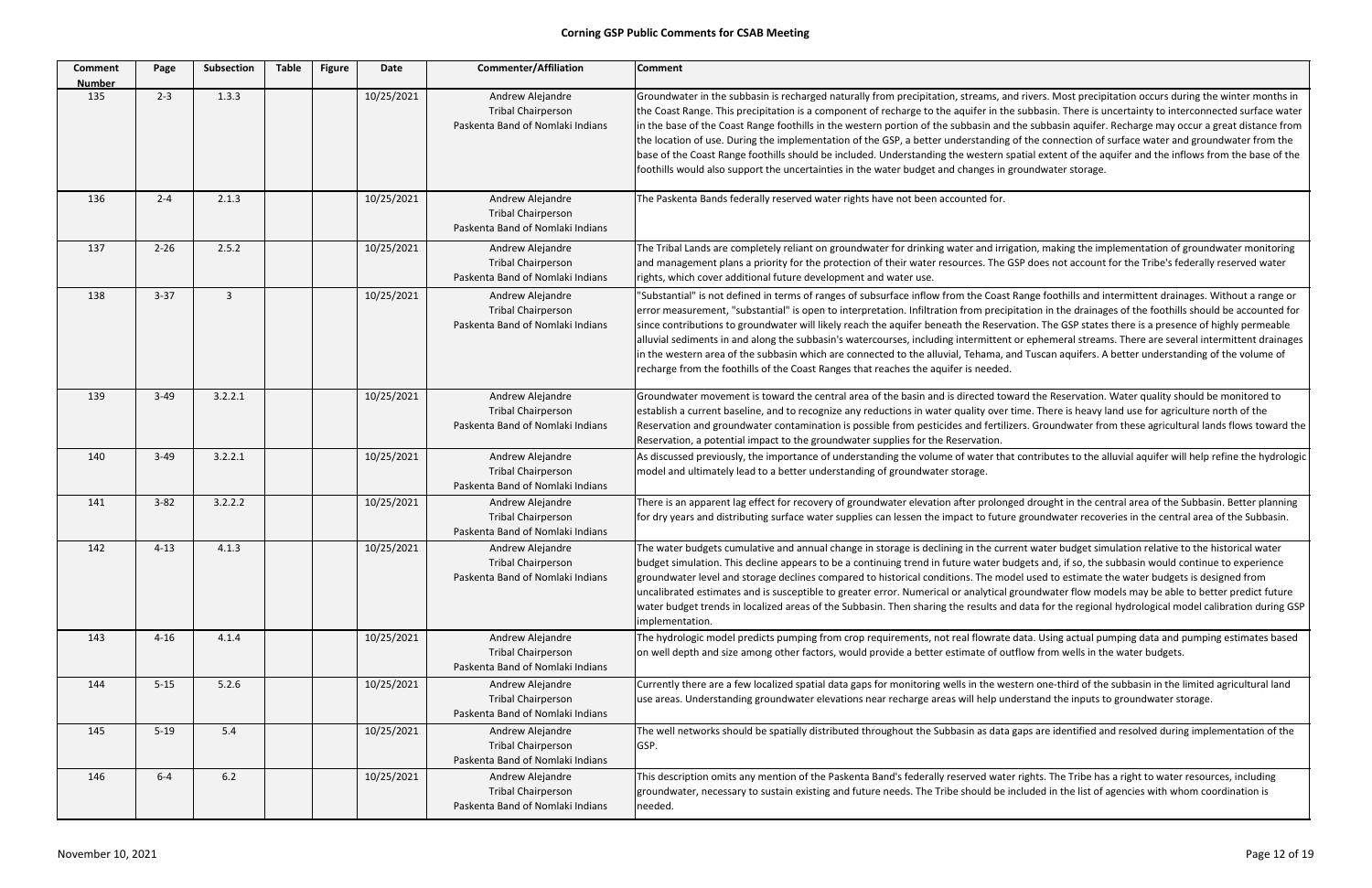| <b>Comment</b><br><b>Number</b> | Page             | Subsection | <b>Table</b> | <b>Figure</b> | Date       | <b>Commenter/Affiliation</b>                                                      | <b>Comment</b>                                                                                                                                                                                                                                                                                                                              |
|---------------------------------|------------------|------------|--------------|---------------|------------|-----------------------------------------------------------------------------------|---------------------------------------------------------------------------------------------------------------------------------------------------------------------------------------------------------------------------------------------------------------------------------------------------------------------------------------------|
| 147                             | 6-6 to 6-7       | 6.5        |              |               | 10/25/2021 | Andrew Alejandre<br><b>Tribal Chairperson</b><br>Paskenta Band of Nomlaki Indians | The Paskenta Band has a federally reserved water right that includes the availabilit<br>SMC.                                                                                                                                                                                                                                                |
| 148                             | $6 - 7$          |            | $6 - 1$      |               | 10/25/2021 | Andrew Alejandre<br><b>Tribal Chairperson</b><br>Paskenta Band of Nomlaki Indians | Reduction in groundwater storage (second row), Minimum Threshold refers to gro<br>minimum thresholds." There are two minimum thresholds for groundwater levels -<br>thresholds for groundwater storage? If so, an explanation of how this would be ap                                                                                       |
| 149                             | $6 - 7$          |            | $6 - 1$      |               | 10/25/2021 | Andrew Alejandre<br><b>Tribal Chairperson</b><br>Paskenta Band of Nomlaki Indians | Degraded groundwater quality (third row), Interim Milestone is "Identical to currer<br>SMCL of 500 mg/L? The Undesirable Result is qualified by "where it can be establis<br>Why have this qualification? Shouldn't the GSP be concerned about degraded wate                                                                                |
| 150                             | $6 - 7$          |            | $6 - 1$      |               | 10/25/2021 | Andrew Alejandre<br><b>Tribal Chairperson</b><br>Paskenta Band of Nomlaki Indians | Depletion of interconnected surface waters (fifth row). Measurement seems to be<br>monitoring the chronic lowering of groundwater levels?"                                                                                                                                                                                                  |
| 151                             | $6 - 13$         | 6.6.2.1    |              |               | 10/25/2021 | Andrew Alejandre<br><b>Tribal Chairperson</b><br>Paskenta Band of Nomlaki Indians | The minimum threshold for wells with declining groundwater levels was set to the<br>Table 6-1, which states the minimum threshold for declining wells is "minimum fall                                                                                                                                                                      |
| 152                             | $6 - 26$         | 6.6.2.3    |              |               | 10/25/2021 | Andrew Alejandre<br><b>Tribal Chairperson</b><br>Paskenta Band of Nomlaki Indians | For land subsidence, the GSP allows that since the groundwater level minimum thr<br>"temporarily induce additional subsidence in some areas." How do we know this w                                                                                                                                                                         |
| 153                             | $6 - 27$         | 6.6.2.5    |              |               | 10/25/2021 | Andrew Alejandre<br><b>Tribal Chairperson</b><br>Paskenta Band of Nomlaki Indians | The urban land uses and users sub-section states that "excessive urban growth is n<br>reserved water rights and may conflict with the Paskenta Band's goals. In general, I<br>members and may encompass a wide array of water uses.                                                                                                         |
| 154                             | $6 - 35$         | 6.6.4.3    |              |               | 10/25/2021 | Andrew Alejandre<br><b>Tribal Chairperson</b><br>Paskenta Band of Nomlaki Indians | This section discusses the undesirability of having the 20% allowable exceedances<br>system was developed to have broad geographic coverage, ensuring that minimum<br>is not clear how having broad coverage in the monitoring system prevents exceeda<br>exceedances would occur in the same area given the zones of similar water trends. |
| 155                             | $7 - 1$          | 7.1        |              |               | 10/25/2021 | Andrew Alejandre<br><b>Tribal Chairperson</b><br>Paskenta Band of Nomlaki Indians | Second set of bullet points, first bullet point. "Additional vetting by all necessary st<br>actions will be a collaborative effort between the GSAs and coordinating partners s<br>should also include "tribal" in the list of partners.                                                                                                    |
| 156                             | 7-2 to 7-7       | 7.2        |              |               | 10/25/2021 | Andrew Alejandre<br><b>Tribal Chairperson</b><br>Paskenta Band of Nomlaki Indians | In general, the Paskenta Band was not consulted or considered in the development<br>reserved rights are not mentioned in Section 7.2.1. Data from the Tribe is not inclu<br>stakeholders in Section 7.2.3.                                                                                                                                  |
| 157                             | 7-7 to 7-24      | 7.3        |              |               | 10/25/2021 | Andrew Alejandre<br><b>Tribal Chairperson</b><br>Paskenta Band of Nomlaki Indians | While the Paskenta Band is not necessarily opposed to the goals of the GSP, any m<br>Tribe's sovereignty and authority to manage its own resources. The Tribe's particip<br>reporting, well management, ordinances, land use, and best management practice<br>stakeholder.                                                                  |
| 158                             | 7-24 to 7-<br>61 | 7.4        |              |               | 10/25/2021 | Andrew Alejandre<br><b>Tribal Chairperson</b><br>Paskenta Band of Nomlaki Indians | See previous comment. Any mitigation project must be evaluated to ensure it does<br>or tribal sovereignty. Projects that do potentially impact the Tribe must be negotia<br>violating federal law regarding tribal water rights.                                                                                                            |
| 159                             | 7-41 to 7-<br>47 | 7.4.3.4    |              |               | 10/25/2021 | Andrew Alejandre<br><b>Tribal Chairperson</b><br>Paskenta Band of Nomlaki Indians | At least one of the mentioned ephemeral creeks (Brannin Creek) has the potential<br>recharge on this creek and possibly others will require consultation with and appro                                                                                                                                                                     |
| 160                             | 7-47 to 7-<br>51 | 7.4.3.5    |              |               | 10/25/2021 | Andrew Alejandre<br><b>Tribal Chairperson</b><br>Paskenta Band of Nomlaki Indians | At least two of the mentioned ephemeral creeks (Brannin Creek and Rice Creek) ha<br>off-storage for these creeks or other unnamed tributaries will require consultation<br>Tribe's interests.                                                                                                                                               |

ity of groundwater on its Reservations. This should be part of the

oundwater levels "same as chronic lowering of groundwater levels for one for stable wells and one for declining wells. Are there two pplied is needed.

ent conditions." Are the TDS values at all wells currently under the ished the GSP implementation is the cause of the exceedance." ter quality whatever the cause?

e missing a word. Should it be "A subset of shallow wells used for

e fall of 2012 measurement..." This appears to be different from Ill groundwater elevation since 2012."

incesholds are lower than current conditions, that may would be temporary?

not predicted." This does not account for the Tribe's federally , Indian reservations serve as permanent homelands for tribal

s occur in the same geographic area. "To avoid this, the monitoring m threshold exceedances will not be clustered in a single area." It dances from occurring in the same area. It seems likely that

stakeholders, since implementing projects and management such as the USBR, TCCA, and local water districts." This sentence

nt of projects and management actions. The Tribe's federally uded in Section 7.2.2. The Tribe is not listed as one of the

management actions that impact the Tribe must recognize the pation in the management actions including data sharing, res must be negotiated independent of any other agency or

es not impact the Paskenta Band's federally reserved water rights ated and approved by the Tribe. Otherwise, such activities will risk

I to impact the Paskenta Band. Development of groundwater roval by the Tribe to the extent they impact the Tribe's interests.

have the potential to impact the Paskenta Band. Development of n with and approval by the Tribe to the extent they impact the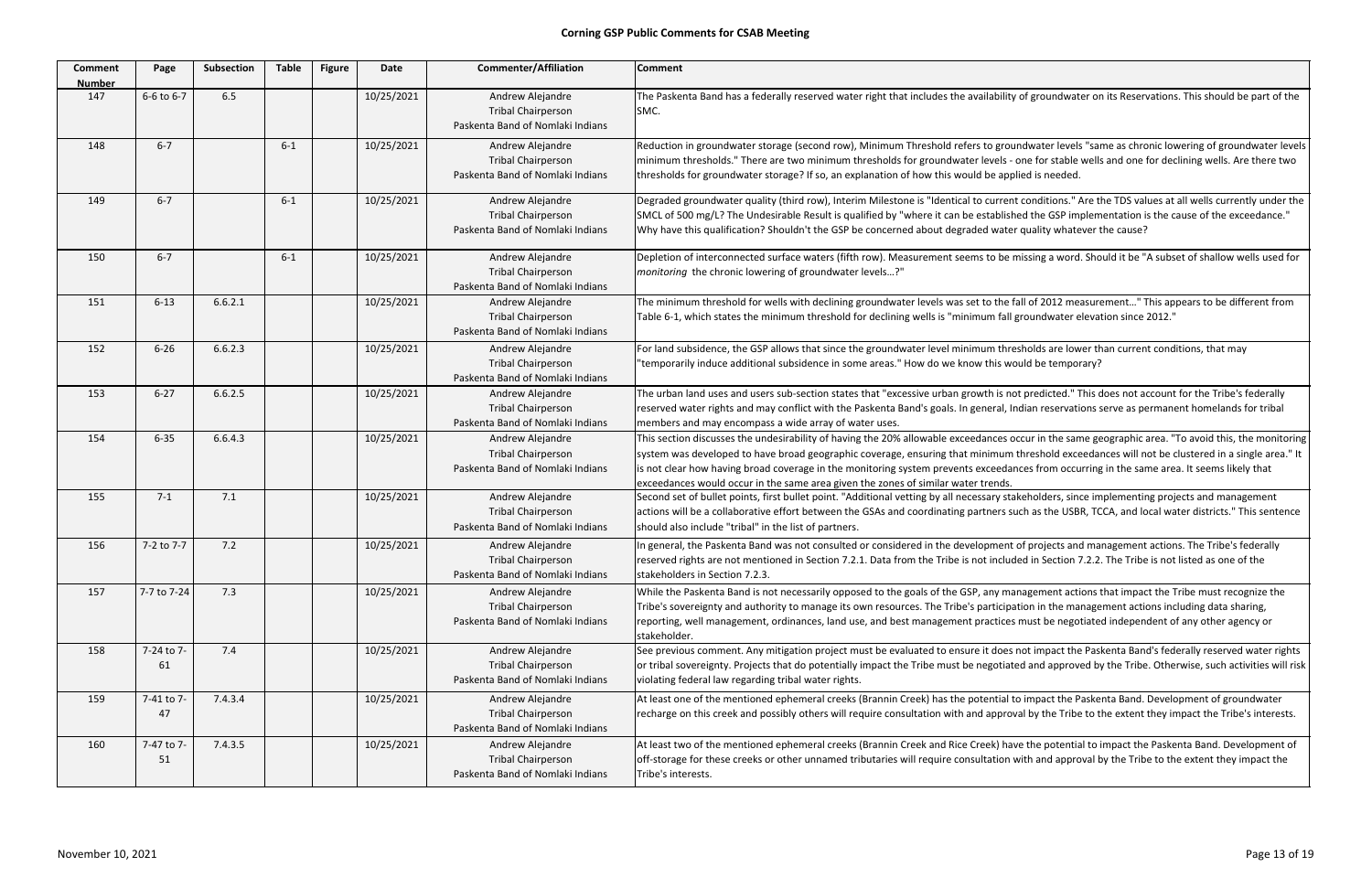| <b>Comment</b><br><b>Number</b> | Page     | <b>Subsection</b> | <b>Table</b> | <b>Figure</b>        | <b>Date</b> | <b>Commenter/Affiliation</b>                                                       | <b>Comment</b>                                                                                                                                                                                                                                                                                                                                                                                                                                                                                                                                                                                                                                                                                                                                                                                                                        |
|---------------------------------|----------|-------------------|--------------|----------------------|-------------|------------------------------------------------------------------------------------|---------------------------------------------------------------------------------------------------------------------------------------------------------------------------------------------------------------------------------------------------------------------------------------------------------------------------------------------------------------------------------------------------------------------------------------------------------------------------------------------------------------------------------------------------------------------------------------------------------------------------------------------------------------------------------------------------------------------------------------------------------------------------------------------------------------------------------------|
| 161                             | $7 - 61$ | 7.5               |              |                      | 10/25/2021  | Andrew Alejandre<br><b>Tribal Chairperson</b><br>Paskenta Band of Nomlaki Indians  | The Paskenta Band should be added as one of the entities with whom collaboration w                                                                                                                                                                                                                                                                                                                                                                                                                                                                                                                                                                                                                                                                                                                                                    |
| 162                             |          | General           |              |                      | 10/25/2021  | <b>Holly Dawley</b><br>Glenn-Colusa Irrigation District<br>Water Resources Manager | GCID provided a comment letter supporting the adoption of the GSP by the GSAs to m<br>Further, GCID expressed concern about groundwater surface water interactions quant                                                                                                                                                                                                                                                                                                                                                                                                                                                                                                                                                                                                                                                              |
| 163                             |          | 7.4.3.6           |              |                      | 10/25/2021  | Kristina Miller<br>City Manager, City of Corning                                   | <b>Proposed Priority Project 6</b><br>Proposed Priority Project 6 (Section 7.4.3.6) is not thoughtfully considered. All other p<br>objectives, expected benefits and evaluation of benefits, public noticing, permitting ar<br>implementation schedule, legal authority, and estimated costs. While Priority Project (<br>other priority projects prior to being included as a priority. Since this project is less dev<br>project.                                                                                                                                                                                                                                                                                                                                                                                                   |
| 164                             |          |                   |              |                      | 10/25/2021  | Kristina Miller<br>City Manager, City of Corning                                   | <b>Proposed Priority Project 7</b><br>The City of Corning already requires LIDs as part of new development projects. Any red<br>parcels or the installation of dry wells should not be worn solely by residents and busin<br>subbasin as a whole.                                                                                                                                                                                                                                                                                                                                                                                                                                                                                                                                                                                     |
| 165                             | $8 - 6$  | 8.2               |              |                      | 10/25/2021  | Kristina Miller<br>City Manager, City of Corning                                   | The GSAs are committed to working collaboratively and meeting regularly with other I<br>management actions that achieve the Sustainability Goal. Some activities carried about<br>partners. In addition, some activities may be implemented by a local partner using the<br>contribution from the GSAs. The GSAs may coordinate with local partners to incentiviz<br>management and project support their implementation. The GSAs will coordinate with<br>proposed projects and activities located within the respective jurisdictions. Local partr<br>jurisdiction that benefit the whole.                                                                                                                                                                                                                                          |
| 166                             |          | 8.2.1             |              |                      | 10/25/2021  | Kristina Miller<br>City Manager, City of Corning                                   | Grants will be pursued as they become available and based on their applicability to pri<br>coordinate with local partners carrying out on proposed activities and projects within<br>management.                                                                                                                                                                                                                                                                                                                                                                                                                                                                                                                                                                                                                                      |
| 167                             |          | 6.6               |              | $6-1$ and<br>$6 - 2$ | 10/25/2021  | James Strong<br><b>General Manager</b><br>Deseret Farms of California              | Figures 6-1 and 6-2 of the draft GSP should be refined using the "polygon approach."<br>Section 6.6 of the Sustainable Management Criteria (SMC) chapter, regarding the Chro<br>zones with similar groundwater level trends. (See Draft GSP, Section 6.6.2.1 (Pg. 6-11).<br>Figures 6-1 and 6-2, demonstrates the variability of groundwater conditions across the<br>demonstrates the area within the Subbasin in which groundwater levels are declining<br>within the Subbasin in which groundwater levels are only slightly declining. And finally<br>Subbasin in which groundwater levels are stable. Notably, however, this "oval approad<br>zones. This overlapping could result in unclear data and therefore affect the GSAs' ove<br>characteristics of each general zone. To avoid this issue, The GSAs should refine Figure |
| 168                             | $6-6$    | 6.4               |              |                      | 10/25/2021  | James Strong<br><b>General Manager</b><br>Deseret Farms of California              | The draft GSP should establish management zones using those newly established po<br>Currently, the GSAs have not established management areas within the Corning Subba<br>GSAs expressly "reserve the right to establish management areas, if deemed necessary<br>As noted above, the GSAs have already identified significant differences in three areas<br>GSAs should subject the entire Subbasin and its stakeholders to the same managemen<br>necessary, and therefore recommend that the GSAs establish such management areas<br>established. Based on some of the already existing data, it seems that organizing these<br>River) to west (around steeper terrain) would be best.                                                                                                                                              |

on will be required.

to meet the January 31, 2022 deadline for submittal to DWR. uantification and potential future impacts.

ner proposed priority projects include relevant measurable og and regulatory processes, circumstances for implementation, ject 6 may be a good idea, it needs to be evaluated similar to all s developed, Priority Project 6 should be listed as an alternative

ny requirements or costs to increase LIDS to previously developed businesses within the city limits of Corning because it benefits the

her local agencies and stakeholders to implement projects and about by the GSAs may receive funding support from localtheir own sources of funding and not require a financial partner using the sources of their own sources of fund ntivize activities that improve sustainable groundwater with local partners to identify funding mechanisms to support partners will not be required to solely fund projects within their

to priority implementation activities and projects. The GSAs will thin their jurisdictions that support sustainable groundwater

Chronic Lowering of Groundwater Levels identifies three general 5-11).) The grouping of these three general zones, as illustrated in ss the Subbasin *using oval shapes*. The "west" general zone ning the most. The "central" general zone demonstrates the area nally, the "east" general zone demonstrates the area within the proach" creates overlaps between each of the three general overall understanding of the Subbasin and the unique igures 6-1 and 6-2 using the "polygon approach."

# **establish management zones using those newly established polygons.**

ubbasin. (Draft GSP, Section 6.4 (Pg. 6‐6).) Notably, however, the essary " (*Ibid.)* 

areas within the Subbasin. Accordingly, we do not believe that the ement practices. Instead, we believe that management areas are areas as appropriate to reflect the polygons discussed above, once these management areas from east (around the Sacramento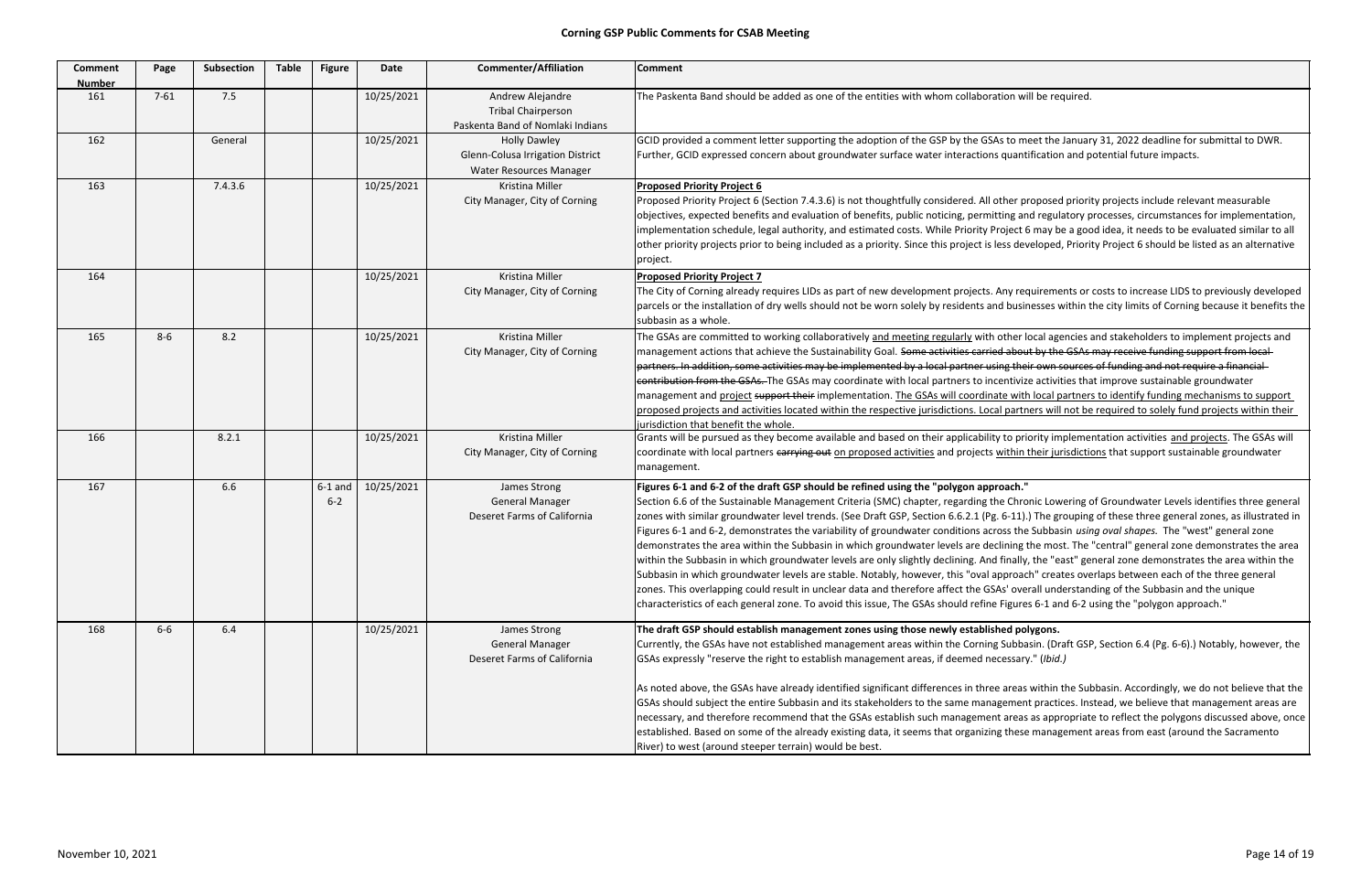| <b>Comment</b><br><b>Number</b> | Page | Subsection     | <b>Table</b> | <b>Figure</b> | <b>Date</b> | <b>Commenter/Affiliation</b>                                                                                                                                             | <b>Comment</b>                                                                                                                                                                                                                                                                                                                                                                                                                                                                                                        |
|---------------------------------|------|----------------|--------------|---------------|-------------|--------------------------------------------------------------------------------------------------------------------------------------------------------------------------|-----------------------------------------------------------------------------------------------------------------------------------------------------------------------------------------------------------------------------------------------------------------------------------------------------------------------------------------------------------------------------------------------------------------------------------------------------------------------------------------------------------------------|
| 169                             |      |                |              |               | 10/25/2021  | James Strong<br><b>General Manager</b><br>Deseret Farms of California                                                                                                    | The draft GSP should revise the Measurable Objectives and Minimum Thresholds<br>The draft GSP establishes Measurable Objectives (MO) and Minimum Thresholds (I<br>sustainability goal for the Subbasin.<br>We strive to work with the GSAs in achieving the sustainability goal for the Subbasi<br>further these pursuits, we recommend that the GSAs revise the MOs and MTs to pi<br>them realistically and timely achieve the purpose of the MOs and MTs, while allow<br>endeavor together to reach sustainability. |
| 170                             |      | $\overline{2}$ |              |               | 10/25/2021  | NGO Consortium (Clean Water Action, Union Recommendation:<br>of Concerned Scientists, Audubon, Local<br>Government Commission, The Nature<br>Conservancy)                | Provide a map of tribal lands in the subbasin.                                                                                                                                                                                                                                                                                                                                                                                                                                                                        |
| 171                             |      | $\overline{2}$ |              |               | 10/25/2021  | NGO Consortium (Clean Water Action, Union Recommendations:<br>of Concerned Scientists, Audubon, Local<br>Government Commission, The Nature<br>Conservancy)               | Describe the population of each identified DAC and identify the sources of drinking<br>people rely on groundwater (e.g., domestic wells, state small water systems, and p                                                                                                                                                                                                                                                                                                                                             |
| 172                             |      | $\overline{2}$ |              |               | 10/25/2021  | NGO Consortium (Clean Water Action, Union Recommendations:<br>of Concerned Scientists, Audubon, Local<br>Government Commission, The Nature<br>Conservancy)               | Include a map showing domestic well locations and average well depth across the :                                                                                                                                                                                                                                                                                                                                                                                                                                     |
| 173                             |      | 3              |              |               | 10/25/2021  | NGO Consortium (Clean Water Action, Union Recommendation:<br>of Concerned Scientists, Audubon, Local<br>Government Commission, The Nature<br>Conservancy)                | Further describe the groundwater elevation data an stream flow data used in the n<br>and ensure they are monitoring the shallow principal aquifer. Discuss temporal (se<br>the model.                                                                                                                                                                                                                                                                                                                                 |
| 174                             |      | 3              |              |               | 10/25/2021  | NGO Consortium (Clean Water Action, Union Recommendation:<br>of Concerned Scientists, Audubon, Local<br>Government Commission, The Nature<br>Conservancy)                | Discuss stream reaches in the interior of the subbasin. For example, discuss whethe<br>relevant depth to groundwater data. Clearly state that they are considered to be d<br>support that conclusion.                                                                                                                                                                                                                                                                                                                 |
| 175                             |      | 3              |              |               |             | 10/25/2021   NGO Consortium (Clean Water Action, Union   Recommendation:<br>of Concerned Scientists, Audubon, Local<br>Government Commission, The Nature<br>Conservancy) | To confirm the results of the groundwater modeling analysis, overlay the stream re<br>illustrate groundwater depths and the groundwater gradient near the stream reacl<br>practices presented in Attachment D. Specifically, ensure that the first step is conto<br>from land surface elevations from a Digital Elevation Model (DEM) to estimate dep<br>depressions where GDEs are commonly found.                                                                                                                   |
| 176                             |      | 3              |              |               | 10/25/2021  | NGO Consortium (Clean Water Action, Union Recommendation:<br>of Concerned Scientists, Audubon, Local<br>Government Commission, The Nature<br>Conservancy)                | Describe data gaps for the ISW analysis in the ISW section, in addition to the discus<br>3-53), clearly label the areas with data gaps. While the GSP identifies data gaps and<br>considers any segments with data gaps as potential ISWs and clearly marks them a                                                                                                                                                                                                                                                    |

(MT) for each SMC beyond what is required to achieve the GSA's

isin and protecting sustainability constructed domestic wells. To provide landowners with sufficient operating flexibility to help wing for flexibility to weather the next 20 years and beyond as we

ng water for DAC members, including an estimate of how many public water systems).

subbasin.

modeling analysis. Discuss screening depth of monitoring wells easonal and interannual) variability of the data used to calibrate

her they were included in the groundwater model and discuss disconnected, if that is the case, and what data was utilized to

reaches shown with depth-to-groundwater contour maps to ches. For the depth-to-groundwater contour maps, use the best touring groundwater elevations, and then subtracting this layer epth-to-groundwater along streams and other land surface

ussion in Section 5 (Monitoring Network). On the ISW map (Figure nd their locations in the text, we recommend that the GSP as such on maps provided in the GSP.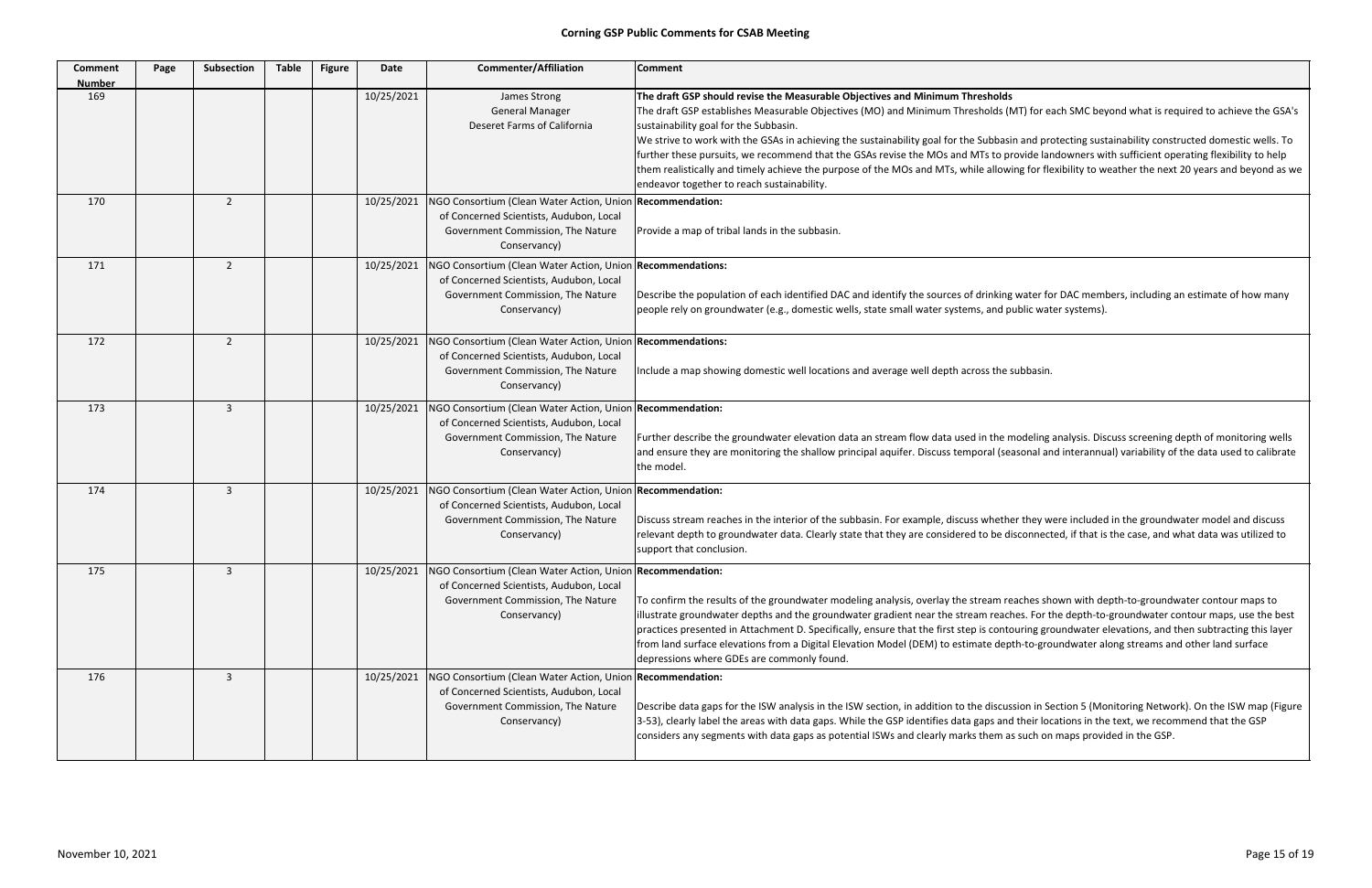| <b>Comment</b><br><b>Number</b> | Page | <b>Subsection</b> | <b>Table</b> | <b>Figure</b> | <b>Date</b> | <b>Commenter/Affiliation</b>                                                                                                                              | <b>Comment</b>                                                                                                                                                                                                                                                                                                                                                      |
|---------------------------------|------|-------------------|--------------|---------------|-------------|-----------------------------------------------------------------------------------------------------------------------------------------------------------|---------------------------------------------------------------------------------------------------------------------------------------------------------------------------------------------------------------------------------------------------------------------------------------------------------------------------------------------------------------------|
| 177                             |      | 3                 |              |               | 10/25/2021  | NGO Consortium (Clean Water Action, Union Recommendation:<br>of Concerned Scientists, Audubon, Local<br>Government Commission, The Nature<br>Conservancy) | Use depth-to-groundwater data from multiple seasons and water year types (e.g., wet,<br>groundwater around NC dataset polygons. We recommend that a baseline period (10 y<br>groundwater conditions over multiple water year types. Refer to Attachment D of this I<br>verify whether polygons in the NC Dataset are supported by groundwater in an aquifer.        |
| 178                             |      | $\overline{3}$    |              |               | 10/25/2021  | NGO Consortium (Clean Water Action, Union Recommendation:<br>of Concerned Scientists, Audubon, Local<br>Government Commission, The Nature<br>Conservancy) | Provide depth-to-groundwater contour maps, noting the best practices presented in At<br>contouring groundwater elevations, and then subtracting this layer from land surface e<br>contours across the landscape.                                                                                                                                                    |
| 179                             |      | 3                 |              |               | 10/25/2021  | NGO Consortium (Clean Water Action, Union Recommendation:<br>of Concerned Scientists, Audubon, Local<br>Government Commission, The Nature<br>Conservancy) | Refer to Attachment B for more information on TNC's plant rooting depth database. De<br>maximum root depths that exceed the averaged 30-ft threshold, such as valley oak (Qu<br>rooting depth for these deeper-rooted plants be used, if these species are present in th<br>of 80 feet should be used instead of the 30-ft threshold, when verifying whether oak po |
| 180                             |      | 3                 |              |               | 10/25/2021  | NGO Consortium (Clean Water Action, Union Recommendation:<br>of Concerned Scientists, Audubon, Local<br>Government Commission, The Nature<br>Conservancy) | If insufficient data are available to describe groundwater conditions within or near poly<br>"Potential GDEs" in the GSP until data gaps are reconciled in the monitoring network.                                                                                                                                                                                  |
| 181                             |      | 3                 |              |               | 10/25/2021  | NGO Consortium (Clean Water Action, Union Recommendation:<br>of Concerned Scientists, Audubon, Local<br>Government Commission, The Nature<br>Conservancy) | Include an inventory of the fauna and flora present within the subbasin's GDEs (see Att.<br>located in the Corning Subbasin).                                                                                                                                                                                                                                       |
| 182                             |      | $\overline{4}$    |              |               | 10/25/2021  | NGO Consortium (Clean Water Action, Union Recommendation:<br>of Concerned Scientists, Audubon, Local<br>Government Commission, The Nature<br>Conservancy) | Quantify and present all water use sector demands in the historical, current, and proje<br>use sector, including managed wetlands.                                                                                                                                                                                                                                  |
| 183                             |      | $\overline{2}$    |              |               | 10/25/2021  | NGO Consortium (Clean Water Action, Union Recommendation:<br>of Concerned Scientists, Audubon, Local<br>Government Commission, The Nature<br>Conservancy) | In the Communications and Engagement Plan, describe active and targeted outreach to<br>environmental stakeholders throughout the GSP development and implementation pha<br>on how to actively engage stakeholders during all phases of the GSP process.                                                                                                             |
| 184                             |      | $\overline{2}$    |              |               | 10/25/2021  | NGO Consortium (Clean Water Action, Union Recommendation:<br>of Concerned Scientists, Audubon, Local<br>Government Commission, The Nature<br>Conservancy) | Utilize DWR's tribal engagement guidance to comprehensively address all tribes and tri                                                                                                                                                                                                                                                                              |
| 185                             |      | 6                 |              |               | 10/25/2021  | NGO Consortium (Clean Water Action, Union Recommendation:<br>of Concerned Scientists, Audubon, Local<br>Government Commission, The Nature<br>Conservancy) | <b>Chronic Lowering of Groundwater Levels</b><br>Describe direct and indirect impacts on drinking water users, DACs, and tribes when d<br>thresholds for chronic lowering of groundwater levels.                                                                                                                                                                    |

wet, dry, average, drought) to determine the range of depth to l (10 years from 2005 to 2015) be established to characterize f this letter for best practices for using local groundwater data to

d in Attachment D. Specifically, ensure that the first step is face elevations from a DEM to estimate depth-to-groundwater

se. Deeper thresholds are necessary for plants that have reported ak (Quercus lobata). We recommend that the reported max from the subbasin. For example, a depth-to-groundwater threshold bak polygons from the NC Dataset are connected to groundwater.

r polygons from the NC dataset, include those polygons as

ee Attachment C of this letter for a list of freshwater species

I projected water budgets with individual line items for each water

ach to engage DAC members, domestic well owners, and on phases. Refer to Attachment B for specific recommendations

Ind tribal interests in the subbasin within the GSP. (6)

hen describing undesirable results and defining minimum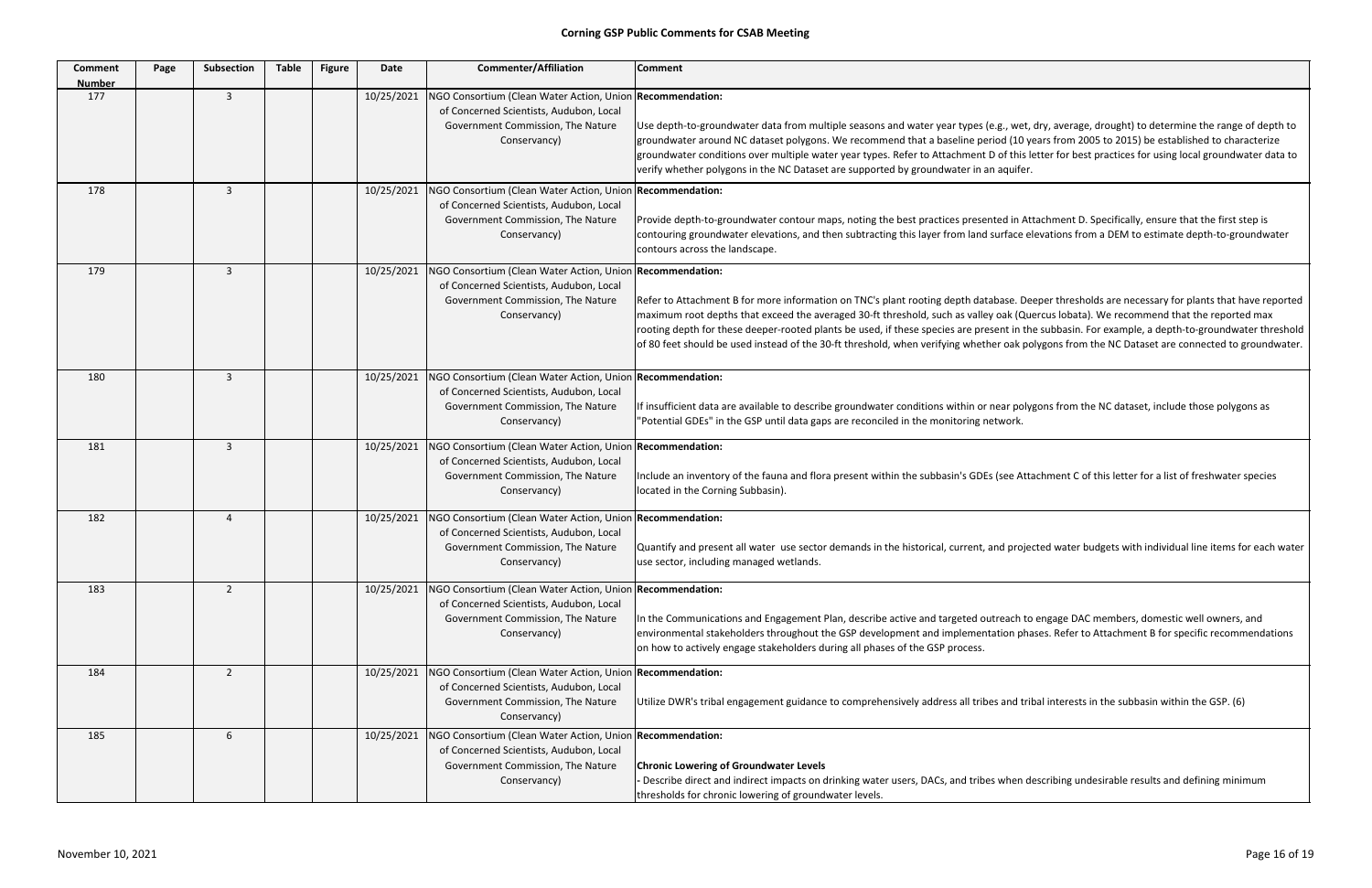| <b>Comment</b><br><b>Number</b> | Page | Subsection       | <b>Table</b> | <b>Figure</b> | Date       | <b>Commenter/Affiliation</b>                                                                                                                                           | <b>Comment</b>                                                                                                                                                                                                                                                                                                                                                                                                                                                                                                                                                                                              |
|---------------------------------|------|------------------|--------------|---------------|------------|------------------------------------------------------------------------------------------------------------------------------------------------------------------------|-------------------------------------------------------------------------------------------------------------------------------------------------------------------------------------------------------------------------------------------------------------------------------------------------------------------------------------------------------------------------------------------------------------------------------------------------------------------------------------------------------------------------------------------------------------------------------------------------------------|
| 186                             |      | $\boldsymbol{6}$ |              |               | 10/25/2021 | NGO Consortium (Clean Water Action, Union Recommendation:<br>of Concerned Scientists, Audubon, Local<br>Government Commission, The Nature<br>Conservancy)              | Degraded Water Quality<br>Describe direct and indirect impacts on drinking water users, DACs, and tribes when defi<br>specific guidance on how to consider these users, refer to "Guide to Protecting Water Qu<br>Act."                                                                                                                                                                                                                                                                                                                                                                                     |
| 187                             |      | 6                |              |               | 10/25/2021 | NGO Consortium (Clean Water Action, Union Recommendation:<br>of Concerned Scientists, Audubon, Local<br>Government Commission, The Nature<br>Conservancy)              | Degraded Water Quality<br>Evaluate the cumulative or indirect impacts of proposed minimum thresholds for degrad                                                                                                                                                                                                                                                                                                                                                                                                                                                                                             |
| 188                             |      | 6                |              |               | 10/25/2021 | NGO Consortium (Clean Water Action, Union Recommendation:<br>of Concerned Scientists, Audubon, Local<br>Government Commission, The Nature<br>Conservancy)              | Degraded Water Quality<br>Set minimum thresholds and measurable objectives for all water quality constituents wit<br>standards. (12)                                                                                                                                                                                                                                                                                                                                                                                                                                                                        |
| 189                             |      | 6                |              |               | 10/25/2021 | NGO Consortium (Clean Water Action, Union Recommendation:<br>of Concerned Scientists, Audubon, Local<br>Government Commission, The Nature<br>Conservancy)              | Define chronic lowering of groundwater SMC directly for environmental beneficial users<br>chronic lowering of groundwater levels, provide specifics on what biological responses (e<br>best characterize a significant and unreasonable impact on GDEs. Undesirable results to<br>unreasonable' effects on beneficial users are caused by one of the sustainability indicato<br>water quality, or depletion of interconnected surface water). Thus, potential impacts on<br>considered when defining undesirable results in the subbasin (13). Defining undesirable i<br>thresholds can be determined. (14) |
| 190                             |      | 6                |              |               | 10/25/2021 | NGO Consortium (Clean Water Action, Union Recommendation:<br>of Concerned Scientists, Audubon, Local<br>Government Commission, The Nature<br>Conservancy)              | When defining undesirable results for depletion of interconnected surface water, include<br>within ISWs when minimum thresholds in the subbasin are reached.15 The GSP should co<br>impacts on environmental beneficial users of interconnected surface waters as these env<br>These recommendations apply especially to environmental beneficial users that are alrea<br>(6, 16)                                                                                                                                                                                                                           |
| 191                             |      | 6                |              |               |            | 10/25/2021   NGO Consortium (Clean Water Action, Union Recommendation:<br>of Concerned Scientists, Audubon, Local<br>Government Commission, The Nature<br>Conservancy) | When establishing SMC for the basin, consider that the SGMA statute [Water Code §107<br>"impacts on groundwater dependent ecosystems".                                                                                                                                                                                                                                                                                                                                                                                                                                                                      |
| 192                             |      | $\overline{4}$   |              |               | 10/25/2021 | NGO Consortium (Clean Water Action, Union Recommendation:<br>of Concerned Scientists, Audubon, Local<br>Government Commission, The Nature<br>Conservancy)              | Integrate climate change, including extremely wet and dry scenarios, into all elements of<br>development of sustainable management criteria and projects and management actions.                                                                                                                                                                                                                                                                                                                                                                                                                            |
| 193                             |      | $\overline{7}$   |              |               | 10/25/2021 | NGO Consortium (Clean Water Action, Union Recommendation:<br>of Concerned Scientists, Audubon, Local<br>Government Commission, The Nature<br>Conservancy)              | Incorporate climate change scenarios into projects and management actions.                                                                                                                                                                                                                                                                                                                                                                                                                                                                                                                                  |

ien defining undesirable results for degraded water quality. For ater Quality Under the Sustainable Groundwater Management

degraded water quality on drinking water users, DACs, and tribes.

ents within the subbasin. Ensure they align with drinking water

l users of groundwater. When defining undesirable results for onses (e.g., extent of habitat, growth, recruitment rates) would ults to environmental users occur when 'significant and ndicators (i.e., chronic lowering of groundwater levels, degraded acts on environmental beneficial uses and users need to be sirable results in the crucial first step before the minimum

include a description of potential impacts on instream habitats hould confirm that minimum thresholds for ISWs avoid adverse iese environmental users could be left unprotected by the GSP. re already protected under pre-existing state or federal law.

le §10727.4(l)] specifically calls out that GSPs shall include

nents of the projected water budget to form the basis for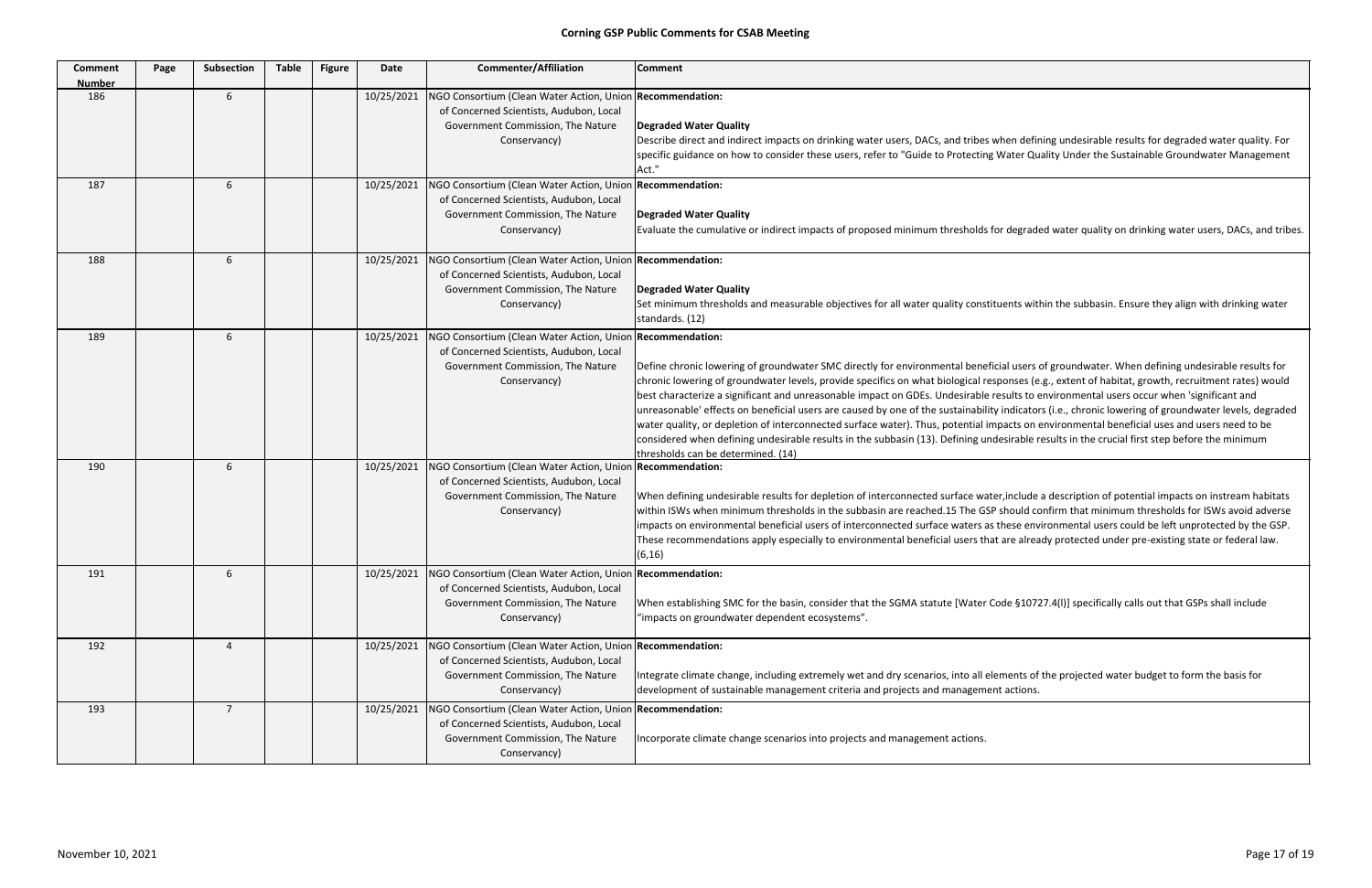| <b>Comment</b><br><b>Number</b> | Page            | Subsection     | <b>Table</b> | <b>Figure</b> | Date       | <b>Commenter/Affiliation</b>                                                                                                                              | <b>Comment</b>                                                                                                                                                                                                                                                                                                                                                                                                                                                        |
|---------------------------------|-----------------|----------------|--------------|---------------|------------|-----------------------------------------------------------------------------------------------------------------------------------------------------------|-----------------------------------------------------------------------------------------------------------------------------------------------------------------------------------------------------------------------------------------------------------------------------------------------------------------------------------------------------------------------------------------------------------------------------------------------------------------------|
| 194                             |                 | 5              |              |               | 10/25/2021 | NGO Consortium (Clean Water Action, Union Recommendation:<br>of Concerned Scientists, Audubon, Local<br>Government Commission, The Nature<br>Conservancy) | Provide maps that overlay current and proposed monitoring well locations with th<br>clearly identify potentially impacted areas.                                                                                                                                                                                                                                                                                                                                      |
| 195                             |                 | 5              |              |               | 10/25/2021 | NGO Consortium (Clean Water Action, Union Recommendation:<br>of Concerned Scientists, Audubon, Local<br>Government Commission, The Nature<br>Conservancy) | Increase the number of RMPs in the shallow aquifer across the subbasin as needed<br>across the basin and at appropriate depths. Prioritize proximity to DACs, domestic                                                                                                                                                                                                                                                                                                |
| 196                             |                 | $\overline{7}$ |              |               | 10/25/2021 | NGO Consortium (Clean Water Action, Union Recommendation:<br>of Concerned Scientists, Audubon, Local<br>Government Commission, The Nature<br>Conservancy) | For DACs and domestic well owners, include a discussion of whether potential imp<br>could occur and how the GSA plans to mitigate such impacts.                                                                                                                                                                                                                                                                                                                       |
| 197                             |                 | $\overline{7}$ |              |               | 10/25/2021 | NGO Consortium (Clean Water Action, Union Recommendation:<br>of Concerned Scientists, Audubon, Local<br>Government Commission, The Nature<br>Conservancy) | The GSP discusses potential options for additional surface water storage. Note tha<br>recharge can be designed as multiple-benefit projects to include elements that act<br>aquatic species. For guidance on how to integrate multi-benefit recharge projects<br>Methodology Guidance Document."21                                                                                                                                                                    |
| 198                             |                 | $\overline{7}$ |              |               | 10/25/2021 | NGO Consortium (Clean Water Action, Union Recommendation:<br>of Concerned Scientists, Audubon, Local<br>Government Commission, The Nature<br>Conservancy) | Develop management actions that incorporate climate and water delivery uncerta<br>undesirable results.                                                                                                                                                                                                                                                                                                                                                                |
| 199                             |                 |                |              |               | 10/25/2021 | Ritta Martin, Glenn County Farm Bureau                                                                                                                    | We do not consider the currently proposed per acre fee to be a viable option.                                                                                                                                                                                                                                                                                                                                                                                         |
| 200                             |                 |                |              |               | 10/25/2021 | Ritta Martin, Glenn County Farm Bureau                                                                                                                    | We are also concerned about the dry-land landowners being inadequately represe<br>representing the westside / dryland landowners, even though a local landowner o<br>the Glenn County acreage in the Corning Sub-basin is non-irrigated. In addition, ov<br>without adequate representation.                                                                                                                                                                          |
| 201                             |                 | 4              |              |               | 10/26/2021 | Amy Dutschke<br><b>Regional Director</b><br><b>Bureau of Indian Affairs</b>                                                                               | Section 4 - Water Budget, Appendix 4A: Potential Model Uncertainties<br>The Groundwater Sustainability Plan (GSP) is utilizing existing groundwater model<br>documents historical groundwater conditions across the Central Valley. The Cornin<br>Reductions in Storage, but, we were not able to locate the Corning subbasin volun<br>list the hydrologic groundwater storage volumes in a table, so the stakeholders ha<br>(Section 354.28 of the GSP Regulations). |
| 202                             | $2 - 21/2 - 22$ | Industrial     |              |               | 10/20/2021 | Debbie Dotson, stakeholder                                                                                                                                | I recommend adding MTM Trailer Wash which is a high volume livestock trailer wa<br>has at least a 2,000 gallon holding tank at the wash location and recently another<br>Truck Wash in Corning which should be noted. Both use alot of water.                                                                                                                                                                                                                         |

ne locations of DACs, domestic wells, tribes, GDEs, and ISWs to

ed to adequately monitor all groundwater condition indicators and at appropriate depths. Prioritize provings, to DACs is wells, tribes, tribes, and GDEs when identifying new RMPs.

pacts to water quality from projects and management actions

at recharge ponds, reservoirs, and facilities for managed aquifer t functionally as wetlands and provide a benefit for wildlife and ainto your GSP, refer to the "Multi‐Benefit Recharge Project

ainties to address future water demand and prevent future

ented on the Corning Subbasin board. Currently, there is no one offered to represent at the beginning of this process. Over 50% of ver 70% of the Tehama County acreage is non-irrigated, also

ling (C2VSimFG calibration and data development by DWR) that ing Subbasin GSP lists Sustainability Management Criteria (SMC), me of groundwater storage for the subbasin. It would be useful to ave an understanding of the subbasin groundwater storage supply

ashout located on Road 9 in Orland. It is a 24/7 facility. The facilty holding tank was added at the well location. There is also another